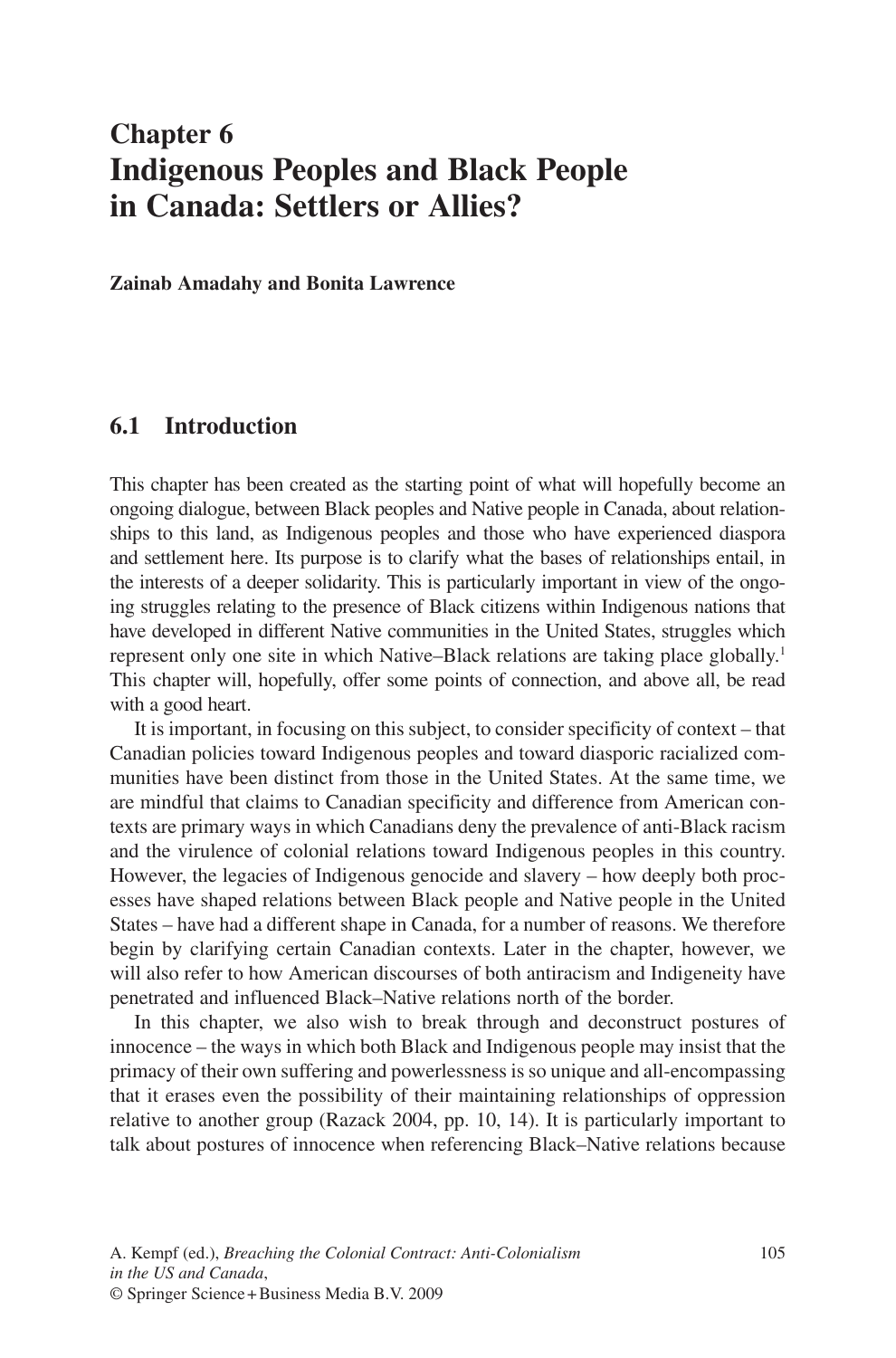both Black and Indigenous peoples have experienced unique global levels of devastation as races. Genocide in the Americas<sup>2</sup> represents the largest holocaust that the world has ever known, which destroyed almost one quarter of the earth's population within 150 years (Todorov 1984, p. 133), and in the ensuring 400 years successfully changed the face of two entire continents; today's survivors have descended from the 2–5% of Indigenous peoples who survived (Churchill 1995, p. 41). Moreover, the gold and silver claimed during the initial sixteenth-century genocidal plunder provided Europe with the finance capital necessary to mount the expeditions to the Far East, and to build the ships that made global mercantilism possible, particularly the triangular trade of slaves and goods between Africa, the Americas, and England.<sup>3</sup> The Atlantic slave trade, meanwhile, was unique in its global scale; the manner in which it harnessed chattel slavery to industrial production, thereby bankrolling the industrial revolution; the global relations of imperialism it shaped; and the diasporic Black realities it created.

Perhaps most important, however, is the fact that these unique experiences *still* shape the lives of Native and Black peoples today in particular ways. Indigenous peoples are still being targeted for physical and cultural destruction and are widely assumed to have already "vanished". Erased from history as viable nations, their lands therefore continue to be seen as "there for the taking," either as ongoing sources of resource theft or as real estate for the world's wealthy migrants. In this context, Indigenous peoples globally are still relentlessly being pushed toward extinction, as peoples. Meanwhile, Black diasporic peoples today continue to be uniquely racialized by a discourse created through slavery, whereby everything from standards of beauty to notions of criminality hinge on degrees of phenotypic blackness. Furthermore, globally, the legacy of 5 centuries of slavery, and the rape of Africa that it enabled means that the Black-led nations of the world, while nominally recognized as nation-states, are still the poorest and most disenfranchised of nation-states.

Because of the specificity and intensity of historical and contemporary disempowerment that both Black and Indigenous peoples in the Americas have experienced, claims to innocence for both groups are particularly potent and can be (and in some cases are being) used to cancel out any form of criticism of one group's behaviour toward another group. In this chapter we wish to both acknowledge and avoid this posturing of innocence, by exploring the grounded realities that may help to clarify relations. As part of this process, it is important to consider what we mean in this context when we refer to "Indigenous" peoples and "settlers".

The claims of Indigenous peoples have been hotly contested globally, and perhaps this is reflected in the confusion of definitions that arises when the term "Indigenous peoples" is used. Because of this we have chosen the definition used by the United Nations Working Group on Indigenous Peoples:

Indigenous communities, peoples and nations are those which, having a historical continuity with pre-invasion and pre-colonial societies that developed on their territories, consider themselves distinct from other sectors of societies now prevailing in those territories or parts of them. They form at present non-dominant sectors of society and are determined to preserve, develop and transmit to future generations their ancestral territories, and their ethnic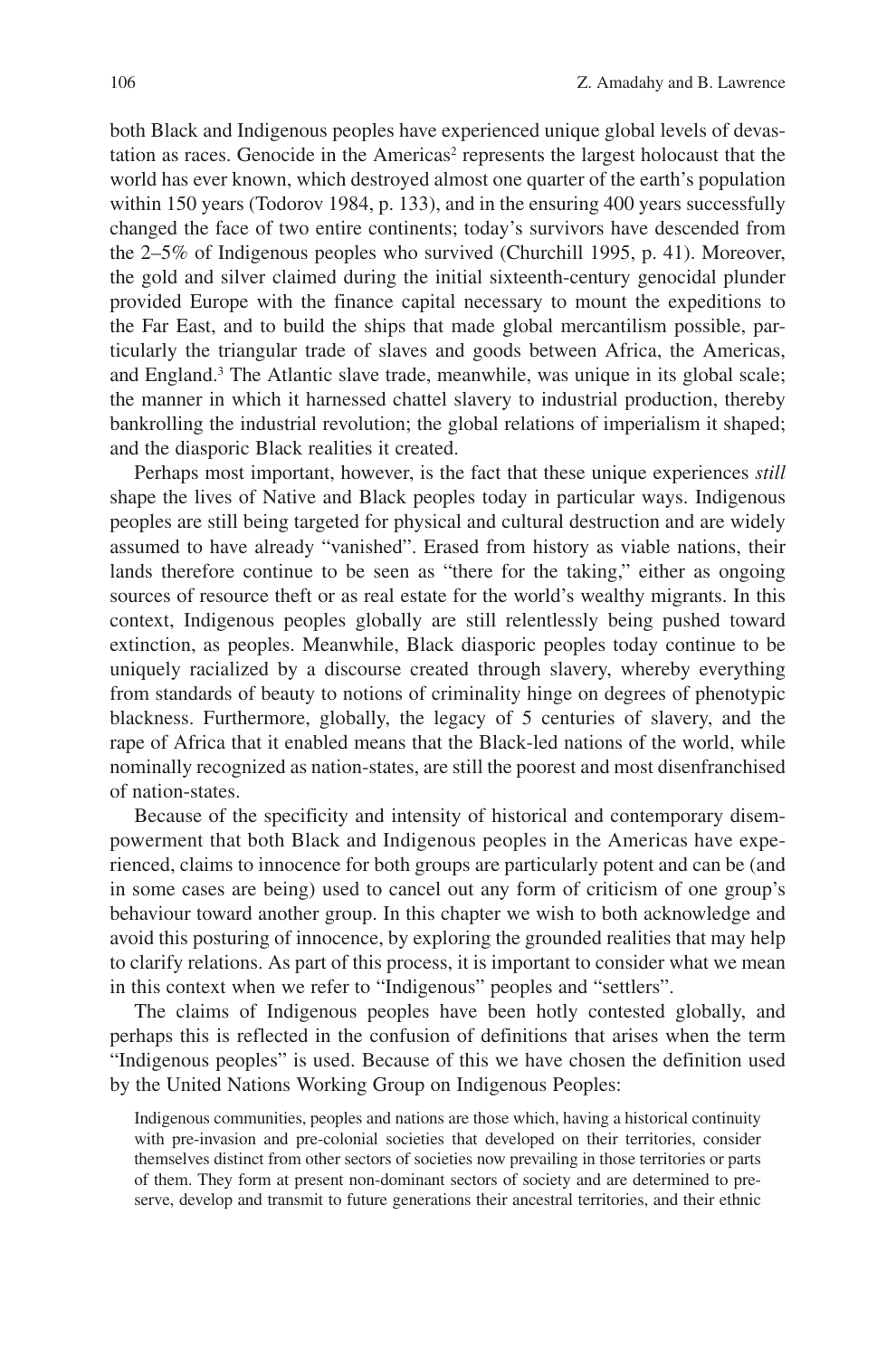identity, as the basis of their continued existence as peoples, in accordance with their own cultural patterns, social institutions, and legal systems. (Maaka and Fleras 2005, pp. 30–31)

While the term "Indigenous" has been contested and challenged, it is perhaps telling that there is little attention paid to the definition of a "settler." The term is intrinsically linked to the complex relations of the post-Columbian White colonialist project globally. As Linda Tuhiwai Smith clarifies, however, settlers are only one part of an intricate apparatus of colonial control that must be in place for settlers to be able to truly usurp the land:

[A]fter figures such as Columbus and Cook had long departed, there came a vast array of military personnel, imperial administrators, priests, explorers, missionaries, colonial officials, artists, entrepreneurs and settlers, who cut a devastating swathe, and left a permanent wound on the societies and communities who occupied the land named and claimed under imperialism. (Smith 1999, p. 21)

From this perspective, for groups of peoples to be forcibly transplanted from their own lands and enslaved on other peoples' lands – as Africans were in the Americas – does not make the enslaved peoples true "settlers." Even in situations in Canada where Black people, after slavery, attempted settlement as free peoples, the process has been fraught with dispossession and denial of access to land. The reality then is that Black peoples have not been quintessential "settlers" in the White supremacist usage of the word; nevertheless, they have, as free people, been involved in some form of settlement process. What seems more important than the semantics about whether or not individuals should be called settlers is the question of the relationships that Black "settlers" have, by virtue of their marginality, with those whose lands have been taken, and what relationships they wish to develop, *at present*, with Indigenous peoples. In writing this chapter, we will look both at what relationships have been envisioned and what possibilities exist. We will begin, however, by starting with the specificities of our own locations.

### **6.2 Our Different Places in the Story…**

### *6.2.1 Zainab's Location*

I was born in New York City, to a White mother and a Black Indian father. Measuring Indigenous blood quantum on my father's side of the family has always been an inexact science. Measuring African blood quantum was never an issue since we have always grudgingly accepted the one-drop rule (one drop of African blood makes you Black/African-American) imposed by the US context in which we lived.

Suffice it to say that both my father's parents were mixed race with African, Indigenous, and European ancestry and it is unlikely that anyone from my greatgrandparents downward knew the exact percentages of any of it. Being enslaved can do that to a family. My father's parents died when he was young so his paternal Cherokee grandmother raised him and his siblings in a small Black community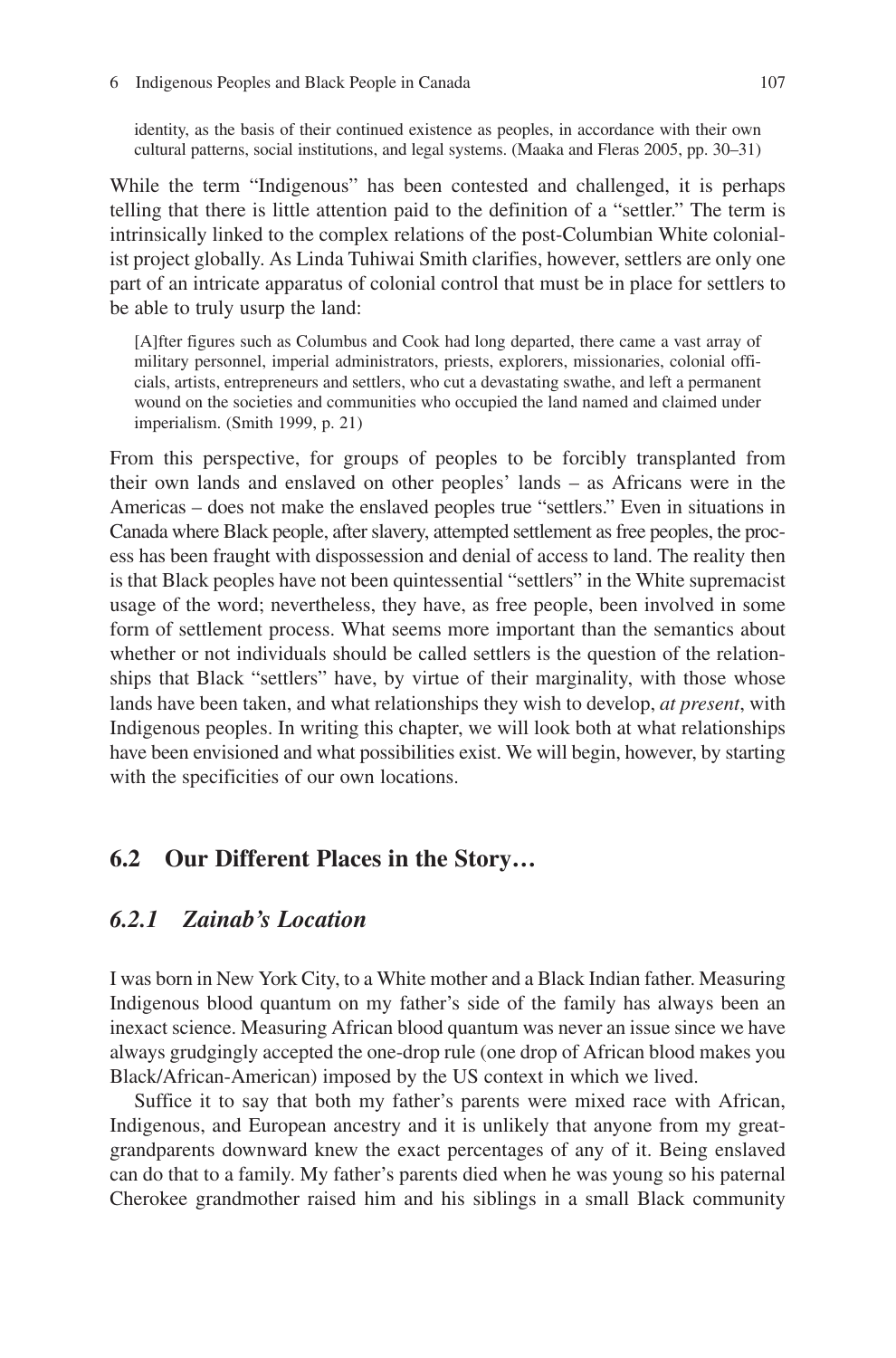outside of Staunton, Virginia. She was over 100 years old when she passed on and I was 6 when I last saw her.

My great grandmother had been enslaved since birth alongside Blacks, Indians, and Black Indians on the Reynolds tobacco plantation and had experienced emancipation as a child. She was aware of her Cherokee heritage but not connected to any Indigenous community, as was the case with most of the Black Indians in Staunton – and there were many. She raised my dad as a Baptist, although various gems of what I now recognize as Indigenous wisdom permeated her parenting, whether from the African or Cherokee traditions, I couldn't say.

I, however, was raised in an urban environment at the height of both the Civil Rights and American Indian movements. I spent several summers at my greatgrandmother's home outside of Staunton, not the most isolated location, but rural enough for a city girl to gain some land-based teachings.

While I was raised to be aware and proud of my Indigenous heritage, it was never presented to me as my primary cultural identity. My parents encouraged me to embrace my multiracial background; a task that would have left me friendless in a terribly segregated society then governed by Jim Crow laws and an official policy of genocide toward Indigenous peoples. Indeed, what I learned of Cherokee and Indigenous peoples generally came first in books – liberal and sympathetic yet written from a Eurocentric worldview.

In the meantime I lived an urban lifestyle in segregated Black or Hispanic neighborhoods of New York City and Philadelphia. Most Black and Hispanic people I knew acknowledged Indigenous heritage, but it never formed the core of their cultural identities, clearly a testament to the effectiveness of the genocide project perpetrated in the Americas. In fact, when I was growing up, identifying as "Black Indian" was often seen as an attempt to claim some sort of light-skinned privilege. With the Black Power movement at its height, I identified simply as Black in my high school years. Though when it came up I never denied Indigenous ancestry and felt pride in it. However, I was never presented with an opportunity to embrace the culture or connect with an Indigenous community or develop a relationship with the land.

Today I really wonder how Indigenous I can claim to be given that I am clanless, my Indigenous family history – African and Cherokee – has been lost in the colonization process and I do not have any familial relationship with the land. I have come to understand that this self-doubt is common to urban Indigenous people whether with White or African ancestry. It is a consequence of genocide.

Though raised in a Protestant tradition, my mother converted to send me to Catholic school because the academic standard was higher than in New York City's public schools. She also regarded Catholic schools as "safer," though I have never before or since experienced anti-Black racism as vicious as I did in the predominantly White Catholic school from students, teachers, and parents alike.

I was in the public system by the time I went into high school, being bussed from a Black community outside Philly in an effort to integrate into a formerly all-White suburban school. Let us just say it was another traumatizing yet character-building experience. It was in this phase of my life that I made a commitment to political activism, mostly to the civil rights/Black power movement.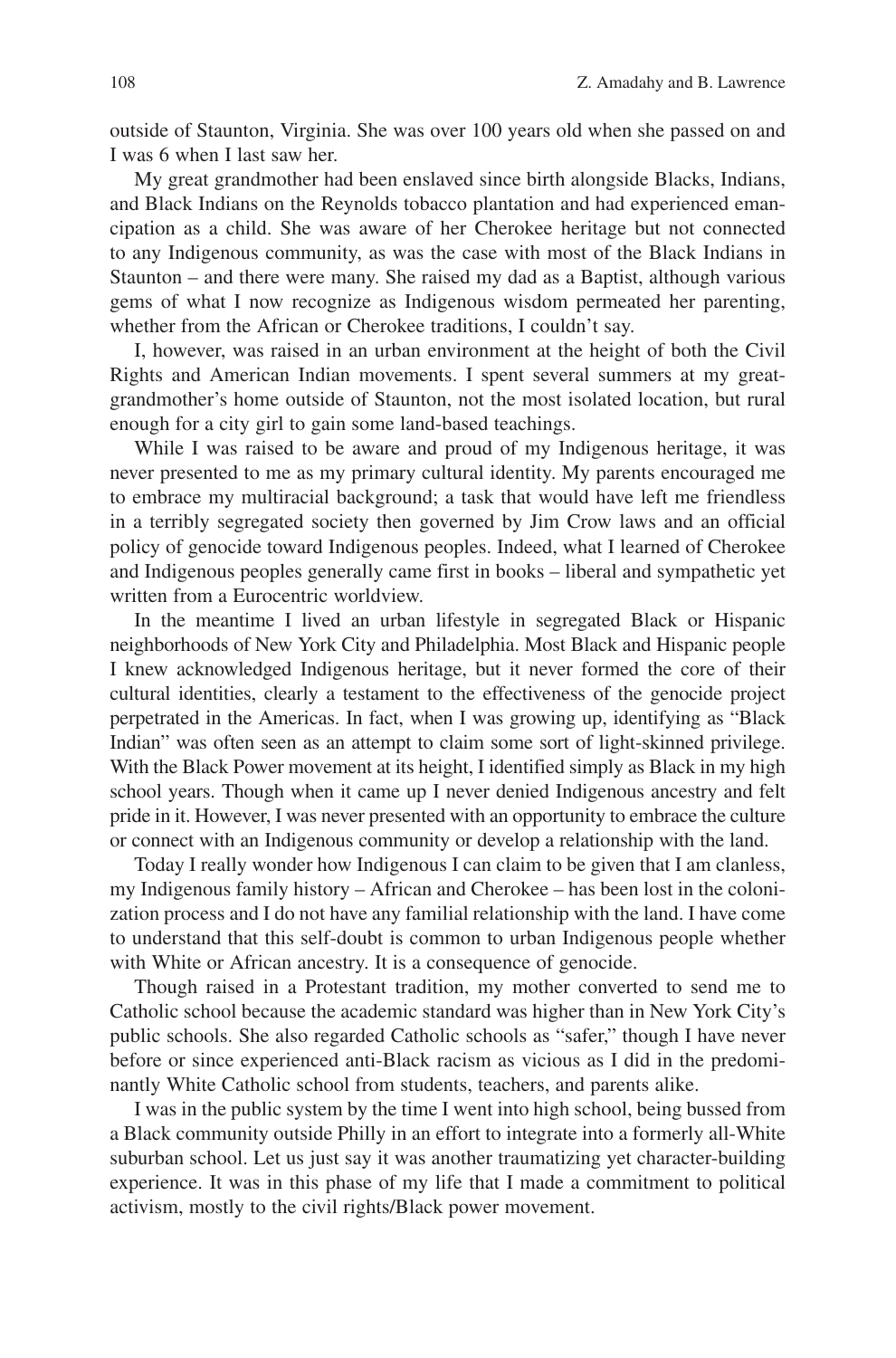These movements shaped my framework of analysis when it came to studying Indigenous history and culture in my later years. My familiarity with the American Indian Movement (AIM) was a long-distance one (fund-raising and informationsharing) and I cannot say that I thoroughly understood the fundamental struggle. Even if I did, I would have still been positioned as an outsider to it. I was generally supportive but in terms of concrete activism there was just nothing going on where I lived that provided me with the opportunity to become seriously involved in the parallel processes of decolonizing my worldview as I engaged in activism. In university I was politically active in solidarity work with Central American struggles (a manifestation of Indigenous resistance to the genocide there) and the South African antiapartheid movement.

In 1980s Toronto, I went through 6 years of university without encountering a single student who identified as Indigenous. Genocide will do that to a people. There were no Aboriginal campus groups and I tended to identify and hang out with other racialized students. It was in this context that I was introduced to marxism and developed an antiracist, feminist, class analysis. This academic, Eurocentric framework shaped my early understanding of Indigenous struggles. I came to work within "The Left," though I was never entirely comfortable with it, but lacking a connection to anyone or anything Indigenous, I was unable to develop an analysis of something that just didn't "feel" right.

It wasn't until my mid-thirties that I put concerted effort into absorbing oral histories, songs, and teachings of Elders. Thus, I was finally able to put a name to my political framework of analysis: "Indigenism." I have been active in Toronto's Aboriginal community ever since. Initially I was resistant to identifying as a "Cherokee," despite pressure from many of my friends and colleagues to do so. I compromised with the term "Black Cherokee," which most people accept, even though there is no common understanding of the term.

As an Indigenist activist I cofounded the Coalition in Support of Indigenous Sovereignty in 2003 and currently work with an Indigenous caucus. The Indigenous community in Toronto, as most urban Aboriginal communities, is comprised of alienated, traumatized, and disconnected mixed-race people from a variety of backgrounds and experiences, all of which have left them struggling to come to terms with their cultural identities. It is a community in which I fit quite nicely. The fact that I am not dark-skinned, as Black Indians go, probably helps me fit in even better, since I have heard from other mixed-race people that the more "Black" you look, the less acceptance you find.

Identifying as Black has been even more problematic, as most Black people who will talk to me about the topic don't see me as Black, in terms of my appearance, my mannerisms, or my politics. Certainly I am no longer connected to any "Black" community and my Indigenist worldview makes it difficult to work out of any other framework.

Today, though more experienced and, theoretically, wiser I struggle as much with identity issues, personal and political, as I did when I was 15. My Indigenous worldview makes it difficult for me to interact as an intimate in urban Black communities. My lack of connection to a landed Indigenous community makes it difficult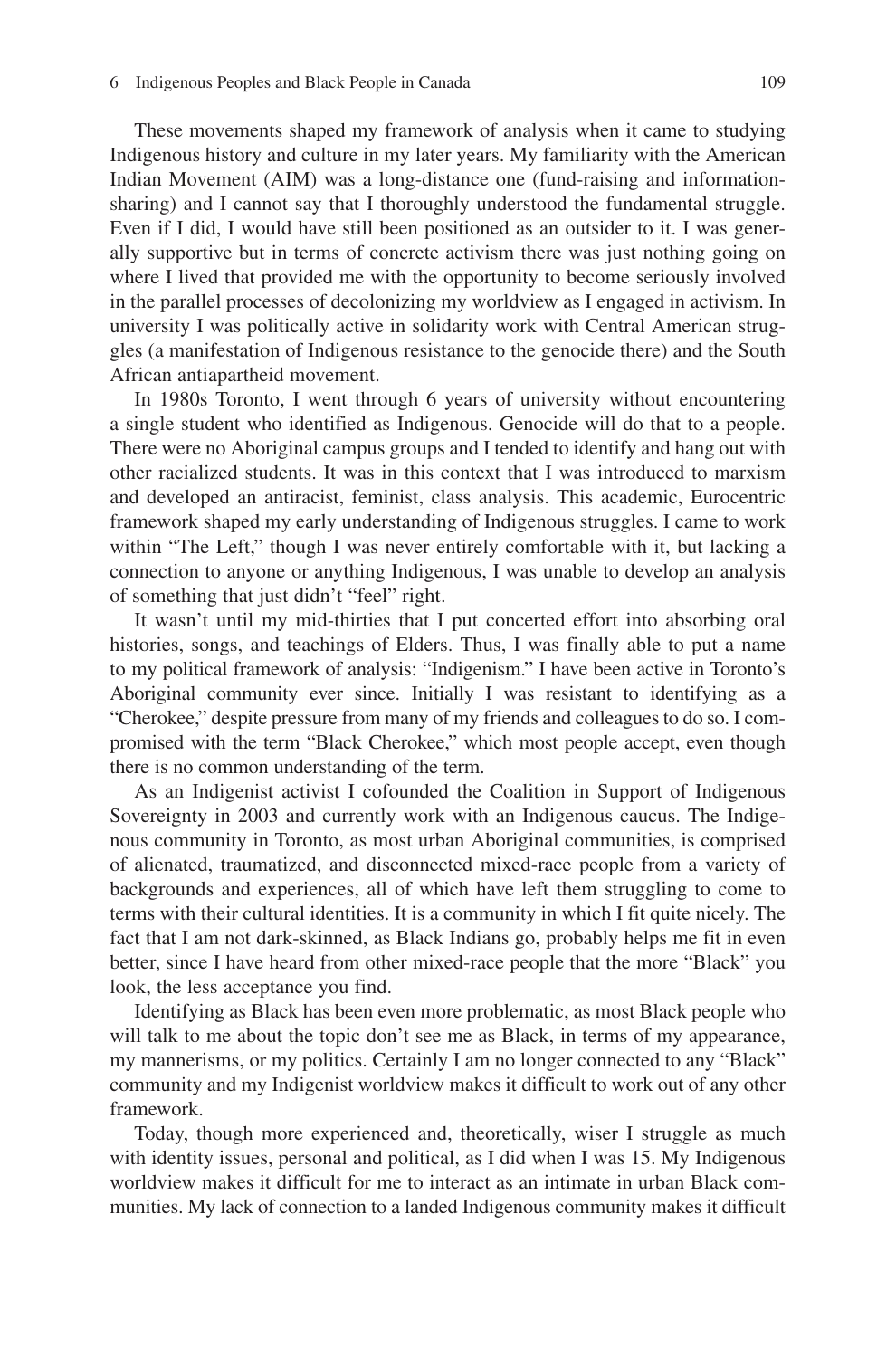for me to find a complete sense of belonging in Indigenous circles. I constantly grapple with the implicit responsibilities of having Indigenous ancestry from both Turtle Island (North America) and Africa, as well as coming to an understanding of Indigenism through intellectual processes, oral teachings, and occasional ceremony rather than lived experience on the land.

In general, I see my journey as one of many Indigenous stories lived out in the context of colonialism and genocide. There are similar and not so similar stories out there but I see them all as parts of the Indigenous experience on Turtle Island. I share the concerns of many in Black, Indigenous, and Black Indian communities and am personally invested in seeing those communities come to terms with their own indigeneity as we struggle against colonialism, genocide, racism, and other aspects of globalization as it manifests in the twenty-first century. If there is one truth I have come to with age, it is that Indigenism has great potential to heal ourselves, our communities, and the land. It is for this reason that I decided to coauthor this chapter.

#### *6.2.2 Bonita's Location*

I come to this chapter from a history of "marginal Indianness." My ancestors on my mother's side were New Brunswick mixed-bloods, Mi'kmaq on one side, Acadian on the other. Our ancestry is unclear – while my grandmother appears to have connections to Lennox Island, she was born in the 1870s, shortly after the reserve was created, so it is unlikely she ever was a band member. By the time my grandmother was born, Mi'kmaq population collapse had reached the point where there were less than 1,500 left (out of a precontact population of 300,000), and a silence around Mi'kmaq identity, for those who were off reserve, became intense, particularly during my mother's generation so that most of her siblings – landless, brown-skinned, predominantly French-speaking, and silent about their identities – were scattered away from the Maritimes in search of work, mostly in the United States. The men worked in factories, the women were cleaning ladies; one uncle, hopelessly alcoholic, remained in New Brunswick and spent most of his adult life in prison. In the postwar proliferation of "new" identities, they mostly married immigrant "ethnic" Whites, so that among my generation, Indianness became a precarious identity. The older aunts and uncles still understood Mi'kmaq, but the younger siblings, like my mother, only occasionally heard Mi'kmaq and did not understand it; they spoke only French (and later, English). And all of them maintained a contradictory stance toward their own identities: too Native to be White, too White to be "really" Indian; if pressed they said they were Acadian.

When my mother married an Englishman and moved to Montreal, we entered into the fiction of being a British family, entailing a complete suppression of my mother's identity until I was 7, when the marriage ended. With my father gone, my mother experienced a defiant reclaiming of being dark-skinned; the darker we got in the sun each summer, the more pleased with us she was. Successive waves of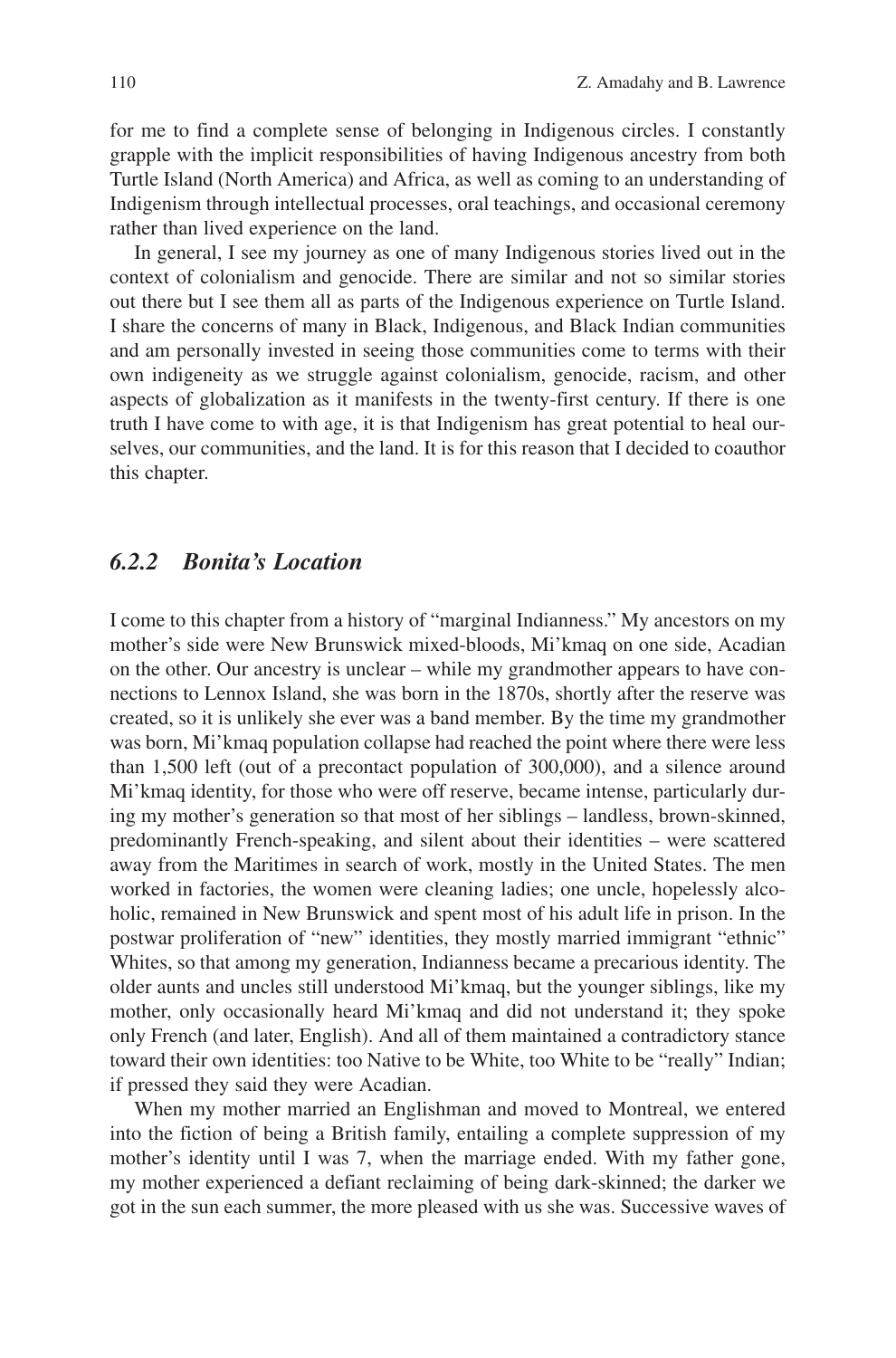Indigenous militancy, in the 1970s, 1980s, and 1990s made my mother more open about her heritage and brought our nativeness closer to the surface. The reality, however, is that without Indian status, without our language, without connections to Mi'kmaq territory, and living in a society embroiled in a Quebec sovereignty movement which claimed my mother as "French" but further silenced her Indianness, there has been a significant confusion in my family about Native identity. When we were children, largely surrounded by Whites, we were considered "too dark"; with the advent of significant immigration of people of color, particularly as my family members relocated to Toronto, most of my siblings and nieces and nephews are now mostly considered far, far too White to be "real Indians." Nevertheless, the heritage of oppression that my family carried was replicated in my generation (and that of my nieces and nephews). I come to this chapter, therefore, with a strong awareness of the different levels of racialization and privilege that come from being intermarried with White rather than intermarried with Black, and yet with the knowledge that even with White intermarriage, violence is the legacy that Indigenous families seldom escape.

The struggles around Indigeneity that Native students encounter, and the colonialism they navigate, are also not dependent on the color of their skin. Being one of six Aboriginal students pursuing a doctoral degree at OISE in the late 1990s highlighted this reality. In a university with no Aboriginal professors, I was nevertheless part of a faculty that considered itself highly cutting-edged and equity-minded – where a number of faculty of color taught powerful courses on antiracism which, with a few exceptions, were silent about Indigenous presence, where we were taught postcolonial discourse which ignored ongoing colonization in the Americas, and where the devaluation of Indigenous knowledge was virtually complete. In doing my Ph.D., I was therefore required to assimilate several bodies of knowledge at the same time – not only the standard body of graduate-level sociological knowledge, and the "critical" postcolonial framework which critiqued this standard body of sociological knowledge – but a counter-discourse of resistance to BOTH the previous discourses, composed mostly of Mi'kmaq language classes and elders' critiques of what we were learning in school, supplemented by unpublished essays or occasional articles by Indigenous writers challenging postcoloniality and other antiracism discourses which excluded Indigeneity. The winter that welfare rates were cut by 20% meant that huge numbers of marginal Native people – including my Mi'kmaq language instructor – were forced out onto the street. The exclusion of Native realities and Indigenous epistemologies in postcolonial and antiracist theory was never so contradictory to me as it was that winter, on a daily basis walking by Indigenous bodies huddled on the pavement outside the university.

Several years later, the ongoing erasure of Indigenous presence, particularly within academic, postcolonial, and antiracism theory caused me to coauthor, with Enakshi Dua, the paper "Decolonizing Anti-Racism". In this paper, we asserted that Canadian antiracist theorists, by ignoring the Indigenous peoples whose land they were on, were furthering the colonial project that Canada continues to be engaged in. Dua, in particular, stated unequivocally that peoples of color in Canada should be considered "settlers" on Indigenous land.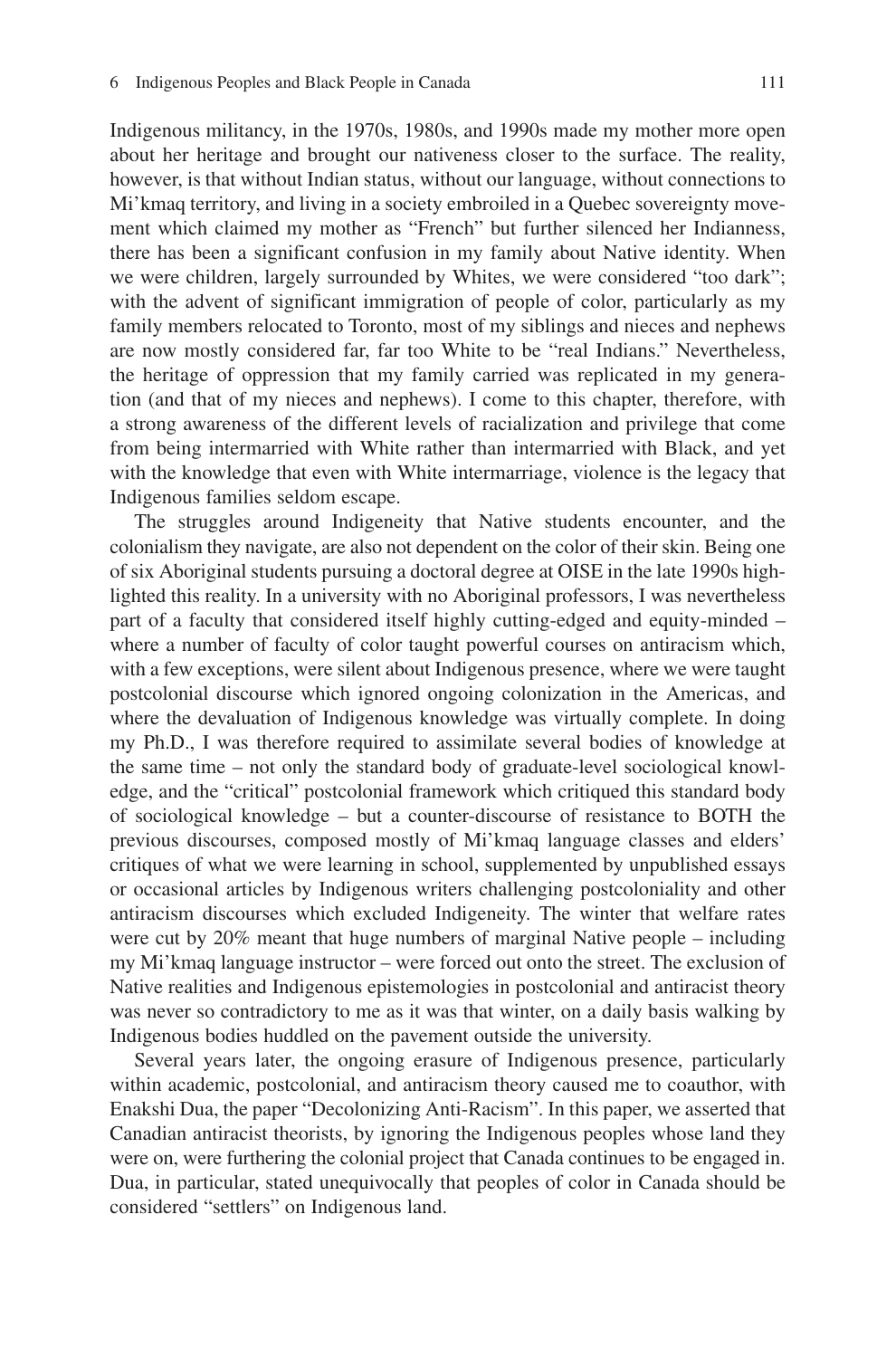In presentations of this paper, the most vociferous criticism has come – and continues to come – from Black people, who have challenged the use of "settler" when speaking of their relationship to Indigenous peoples in Canada, the United States, and the Caribbean. My purpose in undertaking this paper, therefore, is to explore in a deeper and more thoughtful manner the specific relations between Black and Aboriginal people, to more clearly articulate what constitutes a settler relationship, and to explore what might be needed to strengthen connections between Black and Indigenous communities. Having had the opportunity to teach courses which addressed both global and local colonialism has highlighted to me, above all, that there are strong interconnections between Black and Aboriginal peoples, globally and locally. This has led to my desire to work with Zainab Amadahy to address these issues.

# **6.3 Historical Context: Colonization and Settlement in Canada**

In the United States, expressions of overt antipathy between Black and Native people are rare; the lines of tension are situated primarily within the context of their tribal interrelations and/or intermarriage – the existence of Black Indians and/or Black tribal citizens, frequently ignored by Black people, and fraught with tensions for Native people. Contemporary conflicts over the "Indianness" of Black tribal citizens in the United States came to a head in March 2007, when a minority<sup>4</sup> of the Cherokee Nation of Oklahoma successfully voted to expel their fellow Cherokee citizens of Black ancestry, historically known as "freedmen."5 However, other, less well documented, conflicts have arisen in the other Indigenous nations whose lands were displaced by White slave owners and whose own ranks were therefore divided between slaveholders and those who rejected slavery – for example, the Choctaws (Collins 2006), the Creeks (Chang 2006; Saunt 2005), the Chickasaws (Krauthamer 2006), and the Seminoles (Micco 2006). Still other complexities are taking place within the nations of the eastern United States who, after being overwhelmed by settlers for centuries and intermarrying with both Black and White settlers, are struggling for federal recognition as tribes.<sup>6</sup> In all these cases, slavery, segregation, and the regulation of racial and tribal identities have overdetermined how Black Indians are seen, and have shaped the complex relations between Black Indians or freedmen tribal citizens, and non-Black tribal citizens. There are additional pressures among many Native peoples in the south, particularly those who are struggling for federal recognition as Indians, to be silent about the manner in which anti-Black racism may have entered their communities (Klopotek 2007). As Robert Keith Collins notes, however, one reason why this subject is capable of raising such controversy among Native people is that very little of the discourse about Black Indianness is actually grounded in the lived realities of Black–Native tribal members, including their knowledge of Indigenous languages, and other aspects of cultural knowledge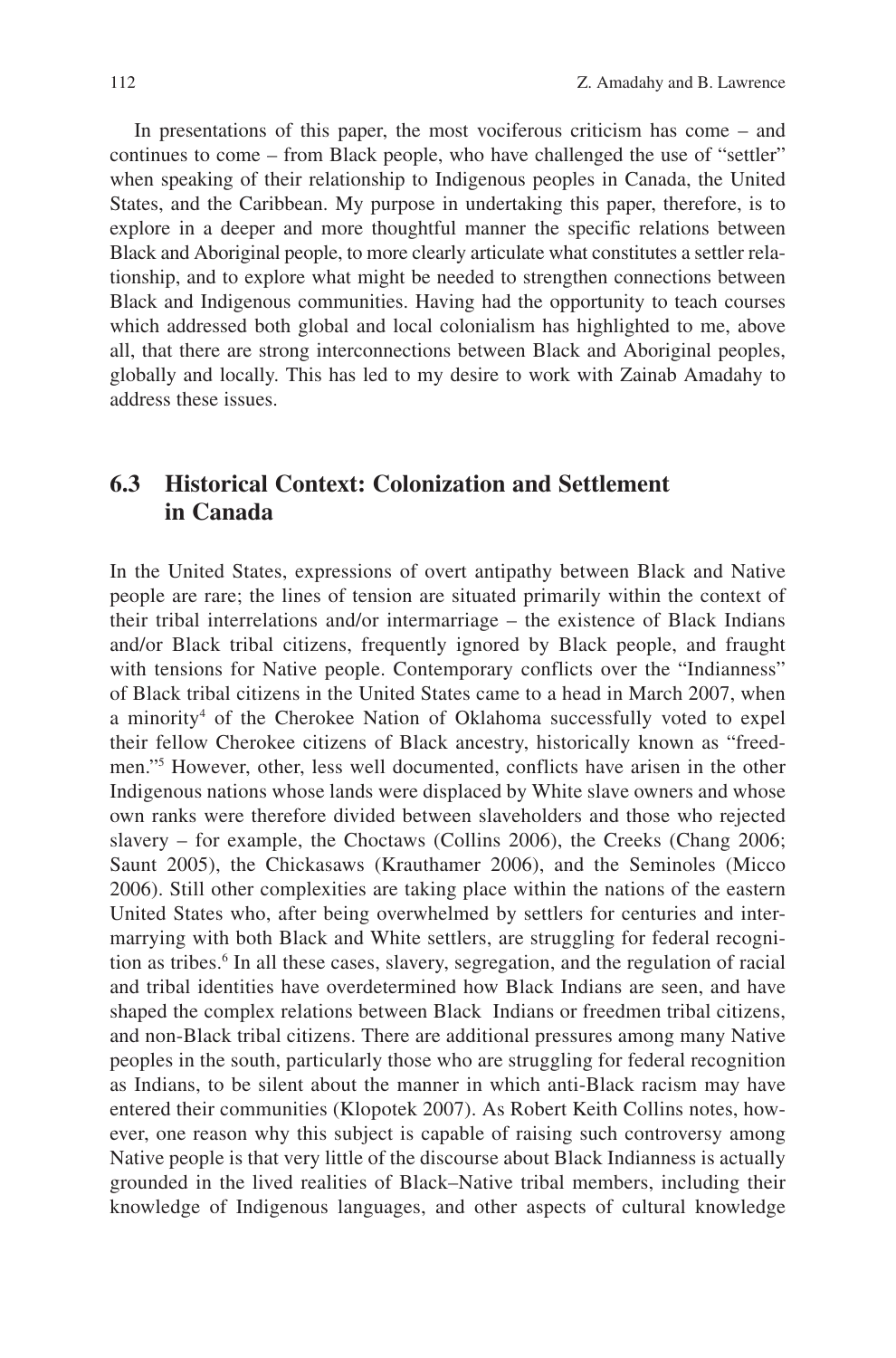(2007). Black Indianness therefore can become a lightning rod highlighting Native Americans' most tremendous fear – of ceaseless cultural dilution by those who are perceived as "outsiders," until nativeness, after centuries of genocidal policies, ceases to exist altogether.

Having outlined some details of the complexities of Native–Black relations in the United States, we will now proceed to introduce some of the differences between Canadian and American policies toward Native and Black people, by way of introducing the Canadian contexts in which Native–Black relations take place. While slavery and regulation of Indigenous identity have proceeded in the Canadian context, it has, for the most part, taken different forms with different implications.

Historical policies toward Indigenous peoples in Canada have varied throughout the colonization process – from eighteenth-century policies of outright physical extermination on the east coast toward the Mi'kmaq, coupled with wartime allegiances and fur trade partnerships further west with the Iroquois Confederacy and the Three Fires Confederacy; to nineteenth-century treaty-making and ultimately subordination in central and western Canada with the Cree and Blackfoot peoples; to the "terra nullius" policies toward west coast Native peoples in the nineteenth and early twentieth century; to modern and ongoing resource rape and dispossession in the north, toward the Inuit. On the whole, though, control of most Indigenous communities has been maintained, since the 1870s, through a centralized body of legislation known as the Indian Act, which controls "Indian" identity and entitlement to land, as well as most other aspects of existence for those recognized "Indians" who come under its policies.

Differences between federal regulation of Indianness in Canada under the Indian Act, and the reliance on "blood quantum" in the United States, are on one level, minimal, and on another, profound. While both regimes have focused on drastically supplanting Indigenous ways of identifying relationships (and in the process minimizing numbers of registered "Indians" and maximizing land theft), the Indian Act has functioned less to quantify "degrees" of Indianness than to draw absolute divisions between status Indians and all other Native people.7 Blood quantum measurement in the United States, however, has specifically mediated Indigenous identity as being solely about "blood," in potentially shaping who will be recognized as a tribal citizen and who will not, among Indian nations.

What is perhaps unique about colonization history in Canada, as compared to that of the United States, is the more overtly colonial framework that Britain was capable of exercising in its Canadian colony, which is highlighted by the formidable nature of the Indian Act as a weapon of legal oppression, which enabled the formal fragmenting of Indigenous nations into tiny "bands" with very few having over 1,000 members. Most bands in Canada only won a very limited degree of control over their membership in 1985, and continue to have governance powers that at best are equal to municipalities; meanwhile, land theft in Canada has been so extreme that all the lands reserved for Indians in Canada would fill less than half of the Navajo nation in Arizona (St. Germain 2002, p. xix). In such a context, the control that the larger federally recognized tribes in the United States can exercise over their-citizenship, whether Black or not, has not been possible for Canadian bands to exercise.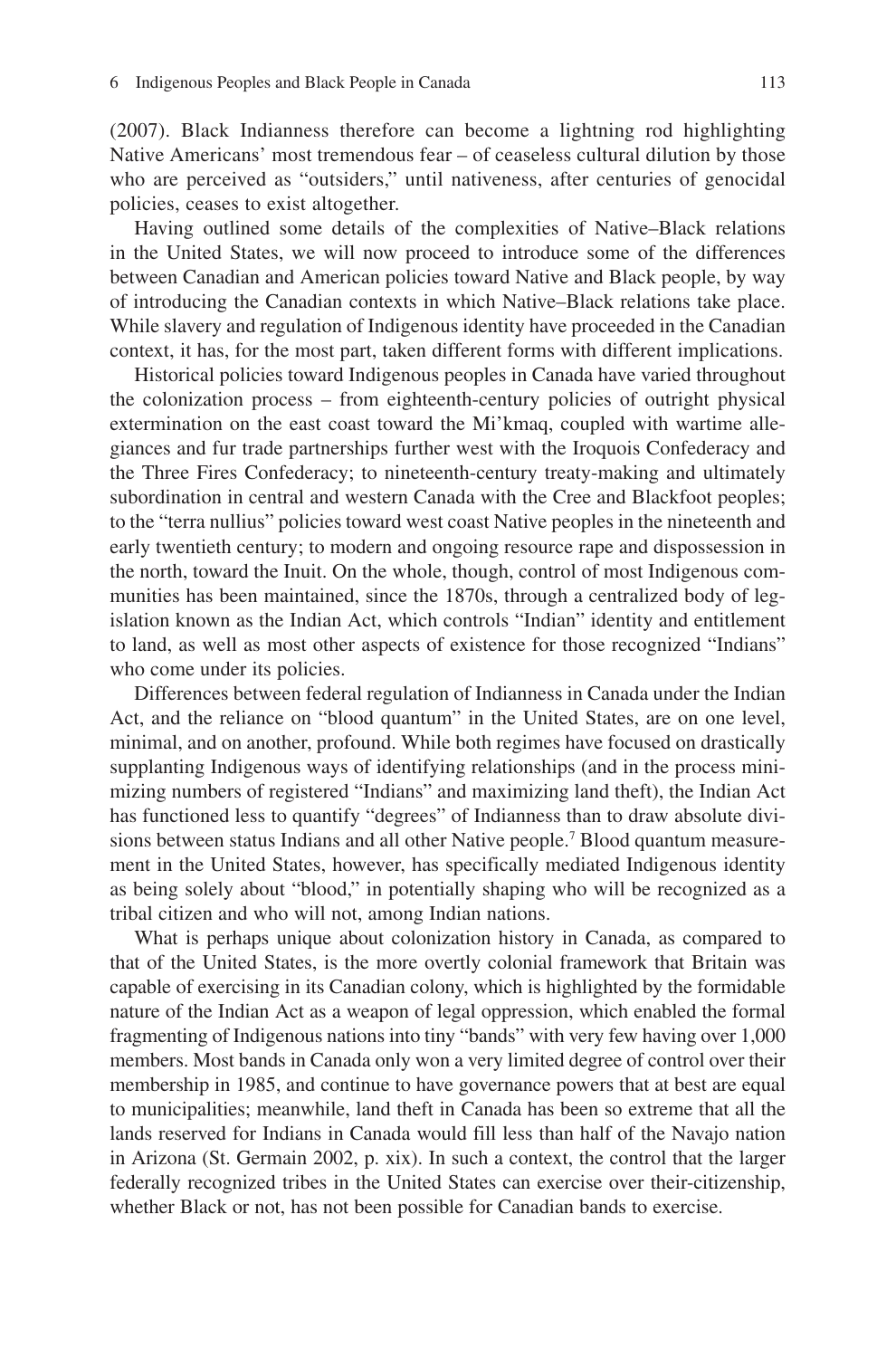In 1969, in a document entitled "Statement of the Government of Canada on Indian Policy, 1969" (popularly known as the White Paper), Canada attempted to formally divest itself of historic treaty obligations to Native peoples, while holding on to the land which is its basis of power, and privatizing the remaining reserves still left in Native hands. This formed the backdrop to a terrain of ensuing struggle, whereby the Indian Act has become the vehicle through which claims are made ON the state, and where those historically excluded from the Indian Act (and those who continue to be excluded through highly restrictive identity legislation) are divided from those with Indian status and are seen as not only as competitors for state funding but as those whose claims to Indigeneity are in some respects fraudulent. Indigenous identity, therefore, has become a major terrain of struggle for Native peoples, no less in Canada than in the United States. The extent to which this identity legislation becomes the crucial factor dividing Black Indians from other Native people, as it undoubtedly has in the United States, remains to be seen.

Under the Indian Act, the only people who can gain Indian status in Canada are those whose male ancestors were defined as Indians (the status of Indian women was considered to flow only from their fathers or husbands until 1951), and only those with Indian status have been entitled to live on reserve. If Indian status continues to be the final arbiter of who is "really" Indian, then historic off-reserve intermarriages between Black people and Mi'kmaq people in the Maritimes and Black people and Ojibway people in Ontario will never "count" as *real* Indians in Canada – at least not as far as status Indian communities are concerned; although the ongoing intermarriage between Black people and status Indians in communities all over Canada today means that at present, and in the future, their children, Black Indians, will have Indian status; their band membership will depend on their parent's membership and the policies of band membership on their reserve. Reserves may potentially have significant numbers of Black Indians in the future. For Black–Native intermarriage where the Native parent is non-status, however, being recognized as Black Indians will be considerably more precarious.

In comparing Black–Native relations in Canada with those in the United States, perhaps the biggest difference, however, is in immigration history. While both Native and Black slavery existed in Canada until the early nineteenth century, its limited economic value in a climate too cold for a large-scale plantation agricultural economy has meant that large numbers of enslaved Black people were not brought in to Canada, as with the United States. Indeed, settlement in Canada has, as in Australia, been overwhelmingly on a Whites-only basis. This was maintained through racist immigration policy and legally codified racial discrimination that was stringently maintained until after World War II. With changes to immigration policy at that point, urban centers in Canada have experienced profound demographic shifts, as immigration from the Caribbean, South Asia, East Asia, and Africa changed the face of some Canadian cities. Toronto, and to a lesser extent, Montreal and Vancouver, have become increasingly "brown" cities; however, they are surrounded by smaller communities across the country which are still overwhelmingly White.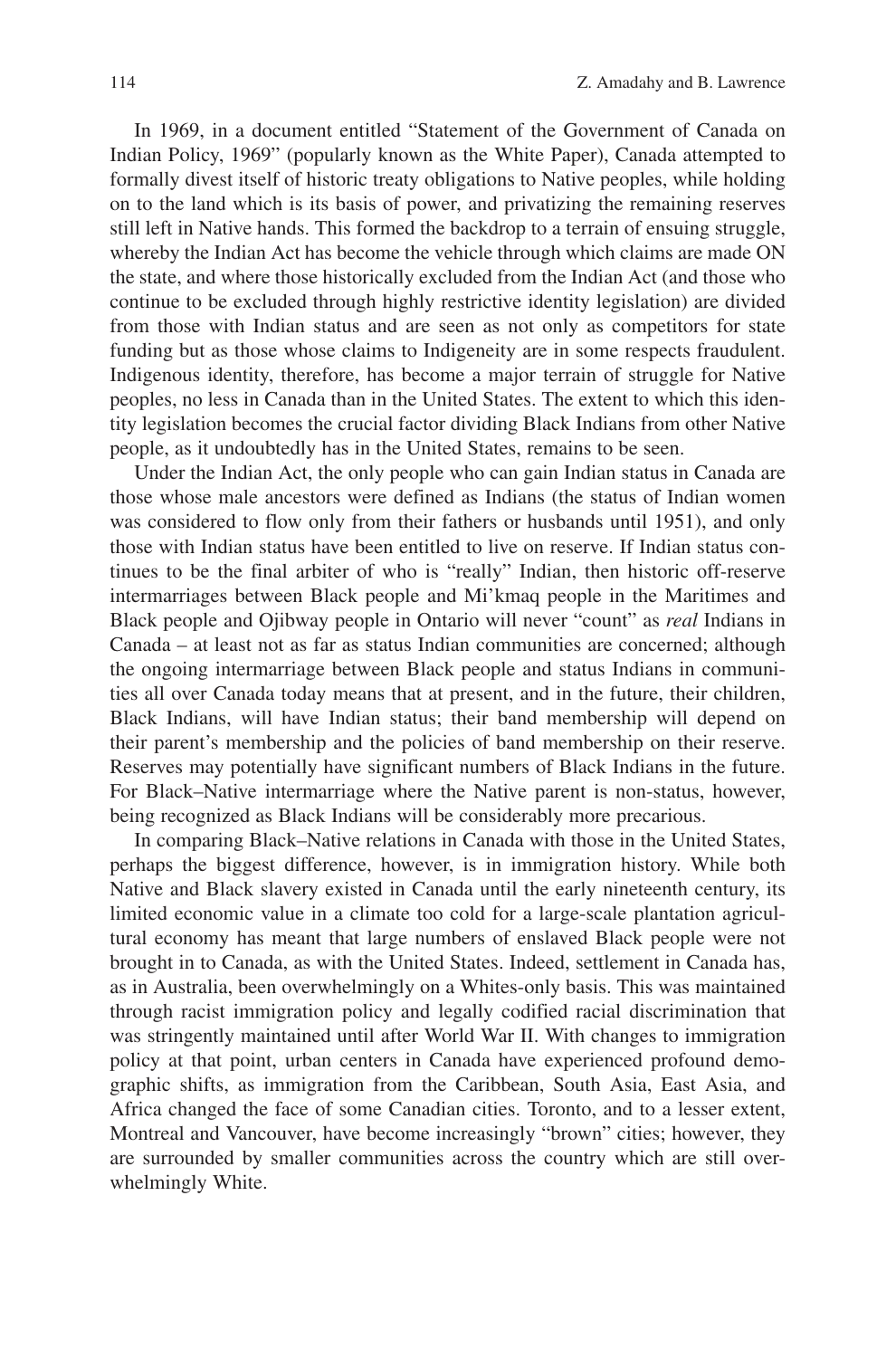In response to such profound urban demographic shifts, in 1971, the Canadian government enacted the policy of multiculturalism, which, in addition to other human rights legislation, affirmed individual racial equality and created space for limited cultural "difference" within the Canadian bicultural (French–English) framework. While debates on multiculturalism are considerable, multiculturalism as a policy can be considered to have had three primary effects. First of all, it has contained insurgent diasporic communities in subordinate positions to the two socalled founding races (British and French). Secondly it has enabled those diasporic communities to make limited claims on the state in the name of multiculturalism, for services and support, and often in the process, to engage in antiracist resistance. Finally, the multiculturalism policy profoundly strengthened Canada's attempts to divest itself of any formal recognition of Indigenous peoples, by creating a playing field where Aboriginal peoples could potentially be reduced to "just another cultural group" within a multicultural mosaic.8

There are a number of other by-products of these histories. A crucial one is that the presence of older communities of color – in particular, the communities of Black people who entered Canada between the sixteenth and the nineteenth centuries, as well as west coast East Asian and South Asian communities dating back to the nineteenth and early twentieth centuries – is constantly being erased from the Canadian body politic, by a multiculturalism policy that treats all racialized cultural communities as "new immigrants." Black Canadians in particular face a nationstate which has continuously excluded large-scale Black settlement, and which, despite the existence of centuries-old Black settlements, continues to construct a vision of Canadian nationhood where Black people are forever marginal newcomers, always external to the nation.<sup>9</sup>

What this means is that any acknowledgment of the presence of Black Indians in Canada has been sharply constrained, not only by the colonial control that Britain (and then Canada) has maintained over Indigenous communities, isolating them and subordinating each community, until 1951, under the coercive control of government "Indian Agents" and the Church, but by the profoundly "Whites only" nature of the rest of Canadian society. In such a repressive context, surrounded by hostile Whites, historic Black communities faced continuous pressures to "whiten themselves" culturally. Meanwhile, the intensity of control maintained over Indigenous communities prevented those Black people with Native heritage from turning to Native communities in any large-scale manner for support. The result has been a legacy of silence about Black Indianness in the Maritimes, a silence which has yet to be significantly broken. An even greater silence, about the very existence of Black Ojibways in central Ontario, has also been maintained. In each case, the only communities who have acknowledged the existence of Black Mi'kmaqs or Black Ojibways have been the surrounding Mi'kmaq and Ojibway communities.

Another by-product of this erasure of historic Black (as well as East Asian and South Asian) presence in the massive upsurge of postwar diasporic communities is that the newer and more numerous communities are defining the terms of struggle with the state; these communities, however, have little or no knowledge of the presence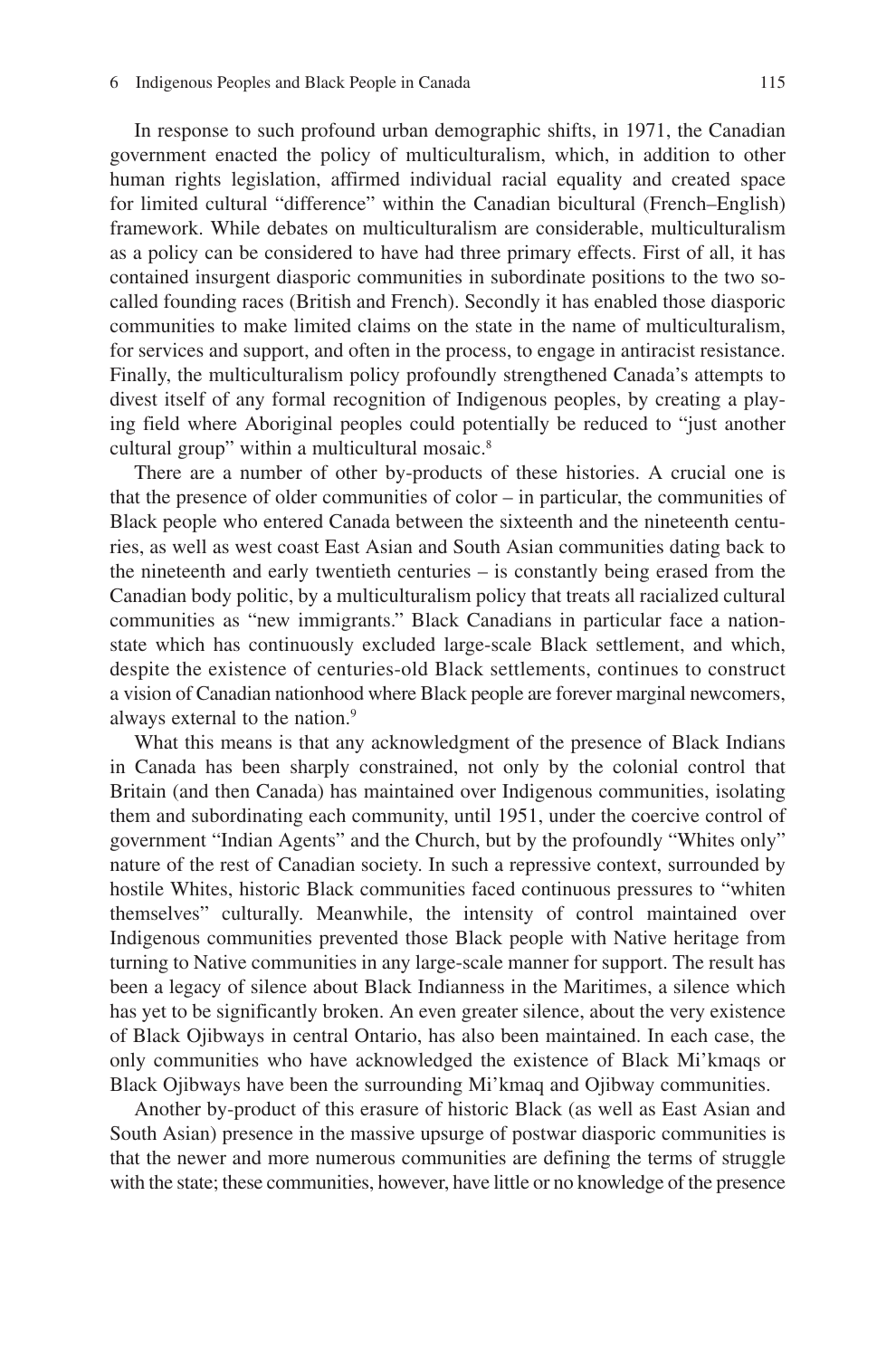of Indigenous peoples in Canada.10 As a result, particularly in the larger Canadian cities, antiracism has been theorized and articulated solely in the context of diasporic communities, in the process absolutely eclipsing and erasing Aboriginal presence (Lawrence and Dua 2005). On those occasions when antiracist activists attempt to be inclusive of Indigenous contexts, they lack knowledge of the histories of Indigenous communities, their relationships to the land, the spiritual–political processes that maintain Indigenous communities today, and the value which Indigenous peoples place on relationships. It is in the hopes of addressing these absences that we introduce some aspects of these perspectives below.

### **6.4 Indigenous Ways of Maintaining Relatedness**

In seeking to understand ways of working together, we can learn much from the oral histories and stories of Indigenous peoples concerning the framework in which relationships are understood. While the examples below are taken from Indigenous Turtle Island stories and teachings, the values inherent in them are common to all Indigenous cultures from around the globe. Probably the most fundamental principle of many Indigenous cultures is human interdependence with other life-forms in nonhierarchical ways. Creation Stories, for example, emphasize the interdependence of two-leggeds (human beings) with the plants, animals, sun, moon, and the land itself. In the *Rotinosoni* (Iroquois) Creation Story, Sky Woman and the land animals, sea creatures, and winged ones cooperated and had different roles in the formation of Turtle Island and in growing food that sustained the human lives that came afterward.

Indigenous worldviews give us other ways of looking at "cultural pluralism." To illustrate, consider this Cherokee teaching.

Mother Earth and all her children teach us that diversity is necessary to our health and well-being. You do not see the trees insisting that they all bear the same fruit. You do not see the fish declaring war against those who do not swim. You do not see corn blocking the growth of squash and beans. What one plant puts into the soil, another takes. What one tree puts into the air another creature breathes. What one being leaves as waste another considers food. Even death and decay serve to nurture new life. Every one of Mother Earth's children co-operates so that the family survives.11

In *Rotinosoni* communities every gathering – ceremonial, social, or business – is opened with what is known as the Thanksgiving Address, a prayer expressing appreciation to all "living"12 creatures (plants, animals, waters, stars, sun, moon, etc.) for their contribution to providing two-leggeds with food, clothing, shelter, medicine, and everything else that is required for healthy living.

In *Anishinabe* gatherings the term "All My Relations" is used to honor a concept of family that does not stop with living blood relatives but includes ancestors, the generations to come, and a whole host of "spirit beings" that inhabit another realm, all of whom play various essential roles not only in sustaining life on Mother Earth but in facilitating our spiritual development – collective and individual. It also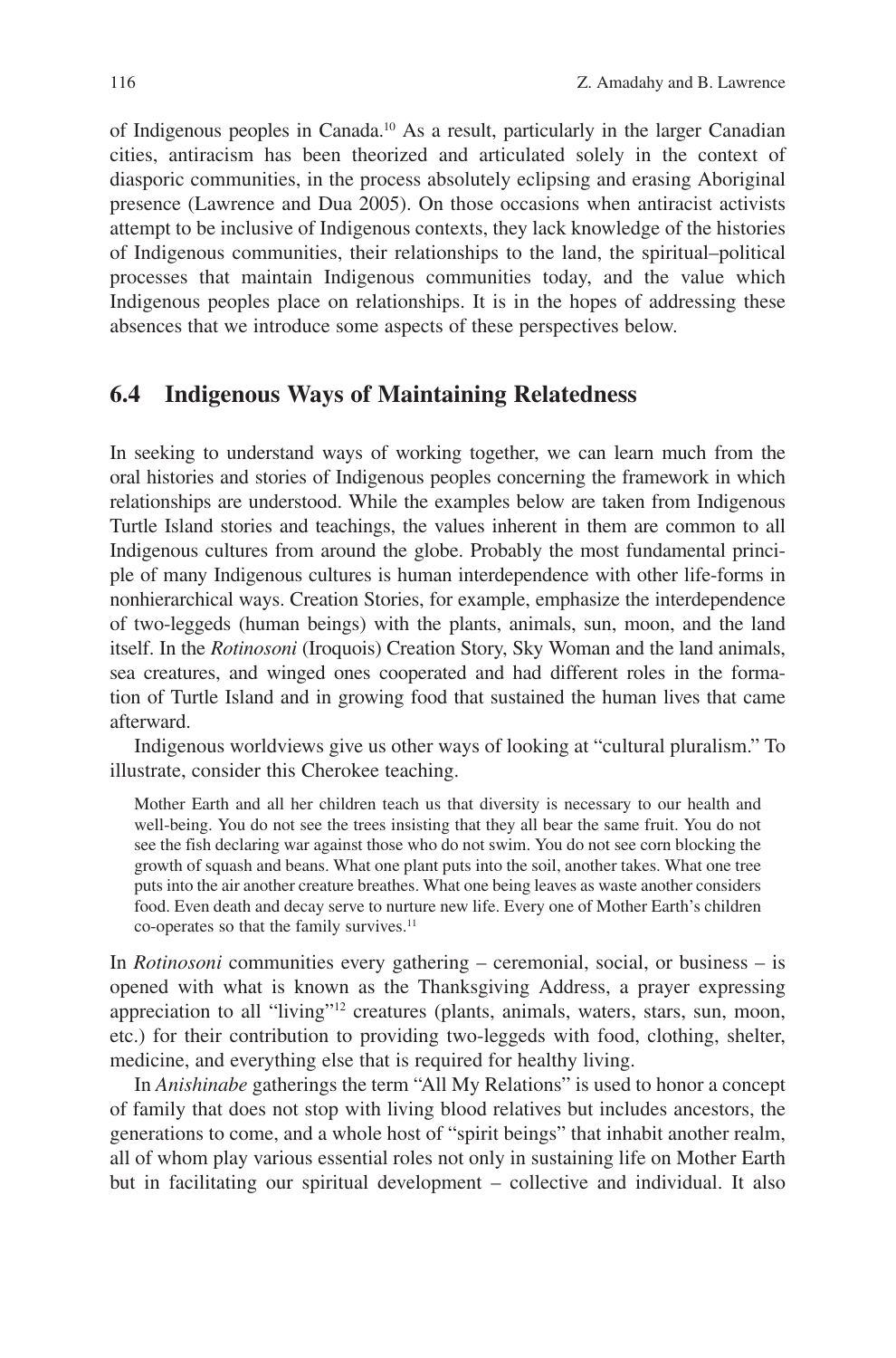includes, in a nonhierarchical way, the animal and plant life that are a necessary part of Indigenous survival.

In this worldview, "extended family" takes on a whole new meaning. This concept of family challenges us to evolve beyond philosophies urging tolerance of "otherness" in the expectation that "diversity" or even equity can enrich us in either material or esoteric ways. Inherent in cultivating relationships with "others" we must understand our mutual interdependence, both in terms of our very survival as a species as well as our evolution as spiritual beings (and there is no endpoint to spiritual development).

In this framework, individuals do not and could not exist outside of community or the land. Our past, present, and future relationships define who we are and determine what roles we play as well as responsibilities we have to the community and to the land that sustains it. Likewise, who we are and what we do as individuals impacts that broad sense of community.

The notion that roles and responsibilities are assigned to all beings, genders, age groups, clans, nations, etc. is thematic in Indigenous histories, stories, and worldview. Inherent in this concept is that we need to understand, respect, and celebrate what everyone brings to the circle. Anyone who has ever worked in a team is challenged to respect the notion that individuals bring something unique to the group's work. Likewise, communities, with our particular histories, cultures, and experiences have something to contribute to the human family: indeed to "all our relations."

Consequently, leadership is just another role someone is expected to play in service to community. Leadership opportunities are understood less as privileges that come with perks than they are responsibilities to serve and remain accountable to a community and a set of values that the community aspires to.

As we develop an understanding of these concepts, it is important to realize that they reflect value systems or sets of ideals that have been profoundly damaged by colonialism. And yet, these fundamental values have survived in many contemporary Indigenous communities, and are the source of every successful defense of the land and the life-forms that rely on it. It is easy, from the outside, to romanticize and idealize Indigenous societies (past, present, and future); however, such romanticism prevents outsiders from seeing in real terms the actual strengths and values that contemporary Indigenous communities maintain today. Viewing the world through the lens of Indigenism highlights the fact that Native communities are still here, that they know the histories of their own traditional lands, and that these realities, despite their erasure from the mainstream, need to be taken into account by activists from other communities. More profoundly, it can offer a template to understand how deeper connections can be developed, across our differences, as Black and Indigenous peoples.

How we understand our relationships also shapes and is shaped by what academics write about these issues. It is theory and literature which "train" successive generations in how to think about certain issues, and for that reason, it is crucial to explore this aspect further, as well.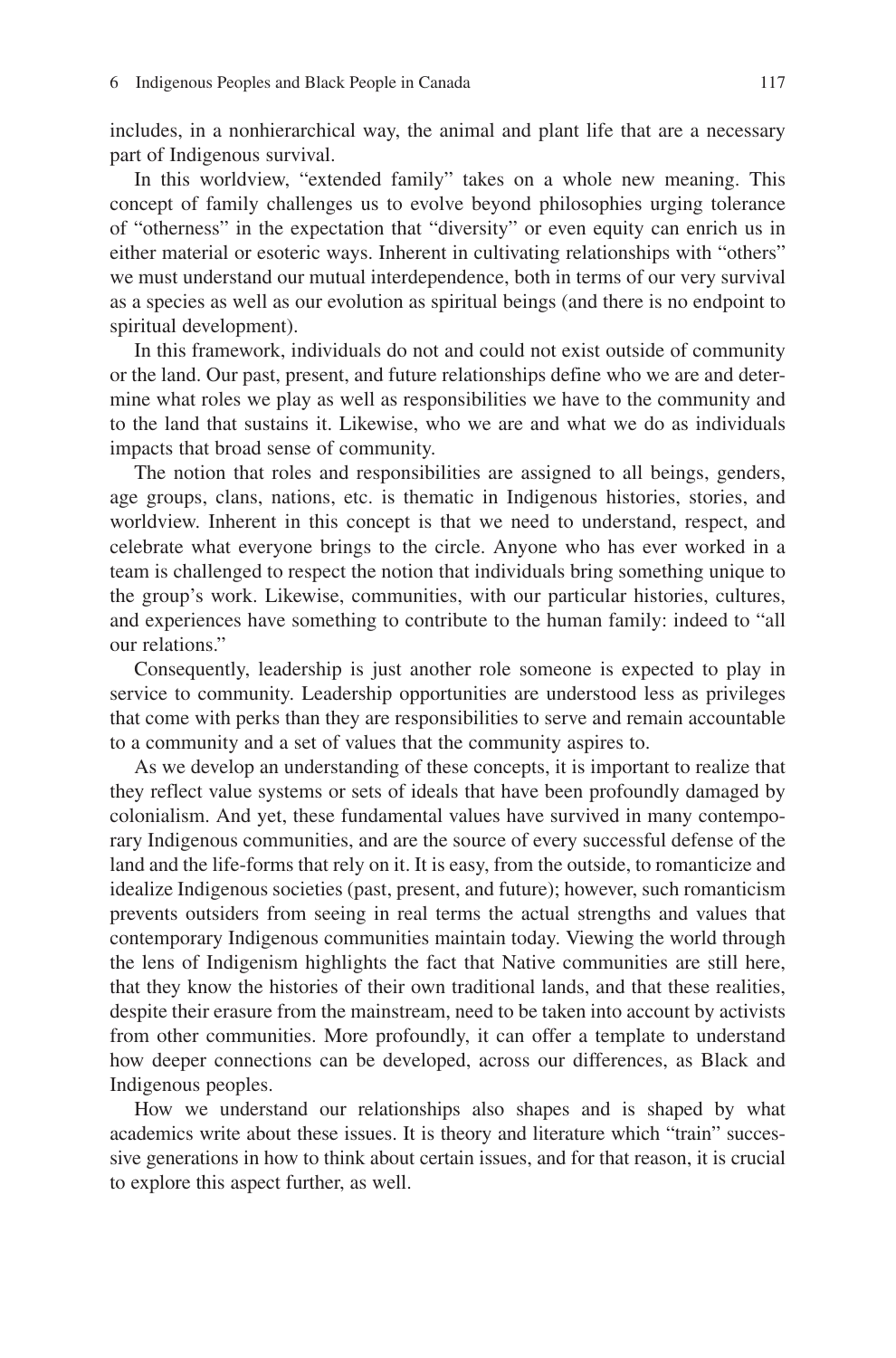# **6.5 Another Way of Understanding the Story: The Theoretical Picture of Our Relations in Black Thought**

#### *6.5.1 Black Writing in Canada*

*Dry rivers in the valley The thirst at the banks of plenty The room at the streetcar shelter A bus stop bed… The last postcard you sent was kinda weird Poor people sleeping at the bus stop? Surely you don't have that there? Anyways, I'm dying to come to Canada I'm a pioneer*.

(Lillian Allen 1989, "Unnatural Causes")

The above spoken-word poem, from the album *Conditions Critical*, by Jamaican– Canadian dub poet Lillian Allen, reflects the ambiguous position of Black people in Canada relative to Indigenous peoples, as portrayed in critical Black writing. In her poetry, Allen encompasses the realities of those who leave (or flee from) homes already devastated by colonialism globally, those who have bought in to the myth of Canada as an empty land where they can remake themselves and their lives, and the violence of racism that all Black migrants encounter at the point of arrival in Canada (whether in the eighteenth century or the twenty-first). For Allen, a politicized vision of Canada's anti-Black racism is highlighted by a gesture toward its colonial relationship to Indigenous peoples, as referenced by the satirical ending "I'm a pioneer."

And yet, this gesture – which a growing number of Black Canadian writers make toward the colonial nature of the Canadian state  $-$  is insufficient to address the ongoing erasure of Indigenous realities within critical Black writing. This erasure is neither deliberate nor accidental – it flows inevitably from a theoretical framework that separates racism from colonialism and genocide, and grants priority to racism. It is perhaps not surprising that this approach would dominate in Black Canadian writing; the reality of Black suffering in Canada is mediated through racism – whether it is through the structural realities of poverty, job discrimination, discrimination in housing and in education, or the lived daily realities of police violence and over-incarceration.

By comparison, when Aboriginal peoples, across Canada, address racism, it is in the context of colonialist genocide – the ceaseless targeting of Aboriginal people for destruction *as peoples* in a colonial order – whether through removing people from land and livelihood, or removing children through child welfare agencies (and formerly through residential schooling) – too often resulting in the relentless spirals of alcoholism, drug addiction, family violence, and sexual abuse that are devastating Aboriginal communities. In such a context, the pressures to relinquish culture, language, and identity as Indigenous nations are constant and overwhelm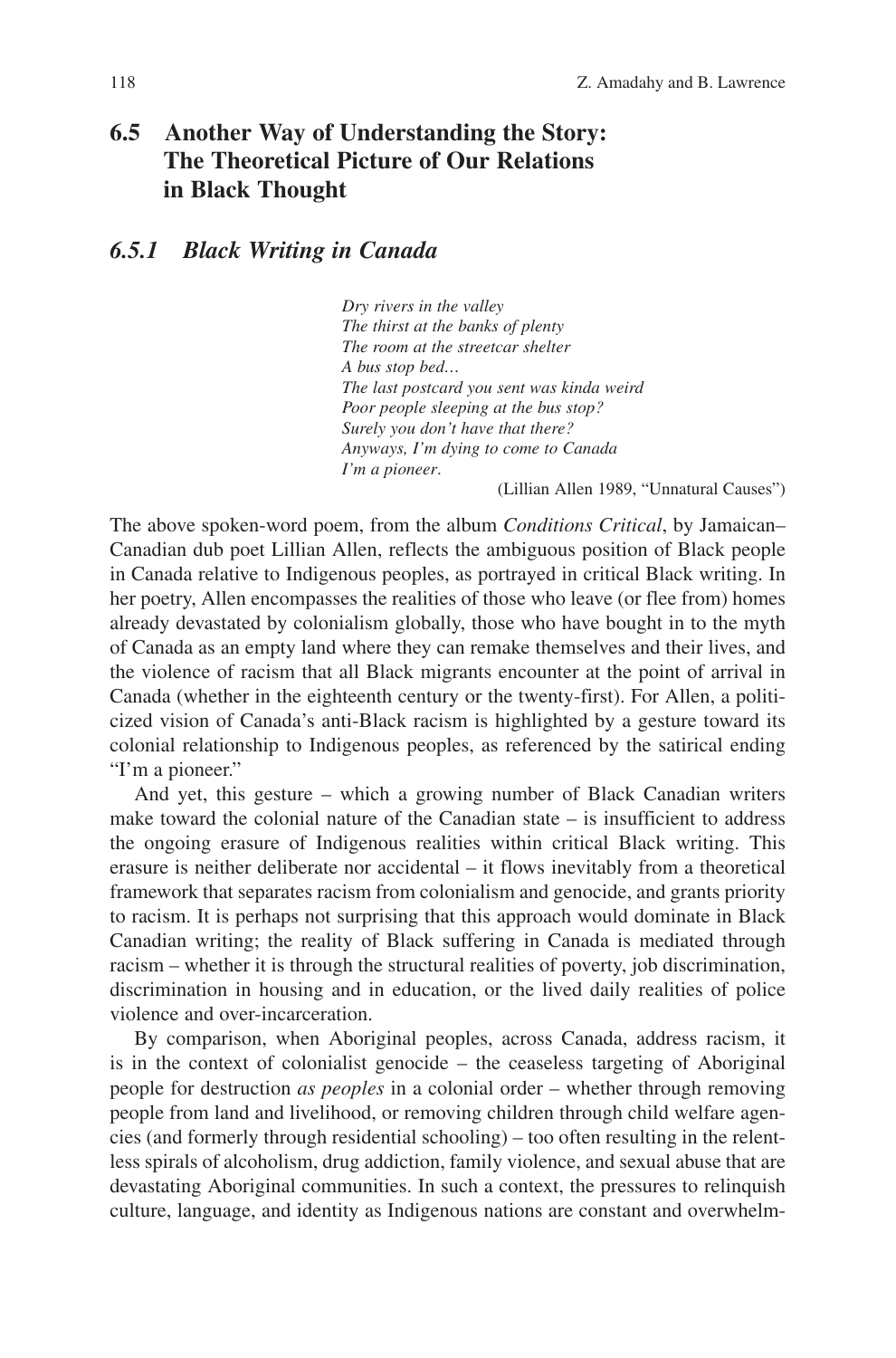ing; and the price for those who cannot survive the losses are the highest rates of Indigenous incarceration and suicide in the world (Razack 2002, p. 122), accompanied by such a phenomenal rate of sexual violence against Indigenous women that it has brought international attention to this issue (Amnesty International 2004). Indeed, Andrea Smith, addressing both Canadian and American contexts, has highlighted the role that sexual violence plays in ongoing colonial control, noting that Native women AND Native youths are approximately 50% more likely to experience violent assault than any other racial group, including Black people, and that, unlike any other racialized group, Native women are assaulted more often by White men than by men of their own group: 60% of the perpetrators of sexual violence against Native women are White (Smith 2005, p. 28).

Indeed, when epidemics of diabetes and fetal alcohol syndrome, poor housing, and unsafe drinking water are taken into account, it is very clear that Indigenous communities, in Canada and globally, form the "Fourth World" as described by the late Rodney Bobiwash (2001, p. 12):

The Fourth World is … the world of Indigenous people – the original peoples of the Americas and across the globe who have been marginalized on their own lands, excluded from civil society, denied economic opportunity, and stigmatized by the Myth of Conquest and The Doctrine of Discovery – who have fallen off of even the lowest rungs of the false ladder of economic determinism – called progress.

Particularly now, under globalization, the very survival of Indigenous peoples throughout the world is threatened.

In Africa, Indigenous peoples face land appropriation, resource theft, and policies of genocide, often organized by Black African elites, in partnership with colonial or imperial powers, who have internalized colonial values. But whether we are talking about contemporary migration from Africa itself, or the ongoing diaspora of peoples of African descent created by slavery, the reality is that African peoples living in the Americas are living on the lands of other Indigenous peoples. And for all peoples forced to live on other peoples' lands, a crucial question becomes what relationships they will establish with the Indigenous peoples of that land whose survival is so under siege. Ultimately, to fail to negotiate a mutually supportive relationship is to risk truly becoming "settlers," complicit in the extermination of those whose lands they occupy.

What renders the situation more complex, of course, is that peoples of African descent in the Americas are primarily those who are survivors of the holocaust and cultural genocide that is slavery; others are survivors of direct colonial occupation or genocide in Africa. Most peoples of African descent in Canada, whether recently arrived or "old stock" from the seventeenth century, are therefore in a profoundly contradictory relationship to Indigenous peoples here. As racialized people, inevitably positioned as outsiders to the Canadian nation, and survivors of one or another form of genocide, they have much in common with Indigenous peoples. Perhaps this is the reason that most Black Canadian writers routinely make gestures toward Indigenous presence. And yet their very marginality within Canada generally also forces them, contradictorily, to make settler claims as part of challenging Canada's racism.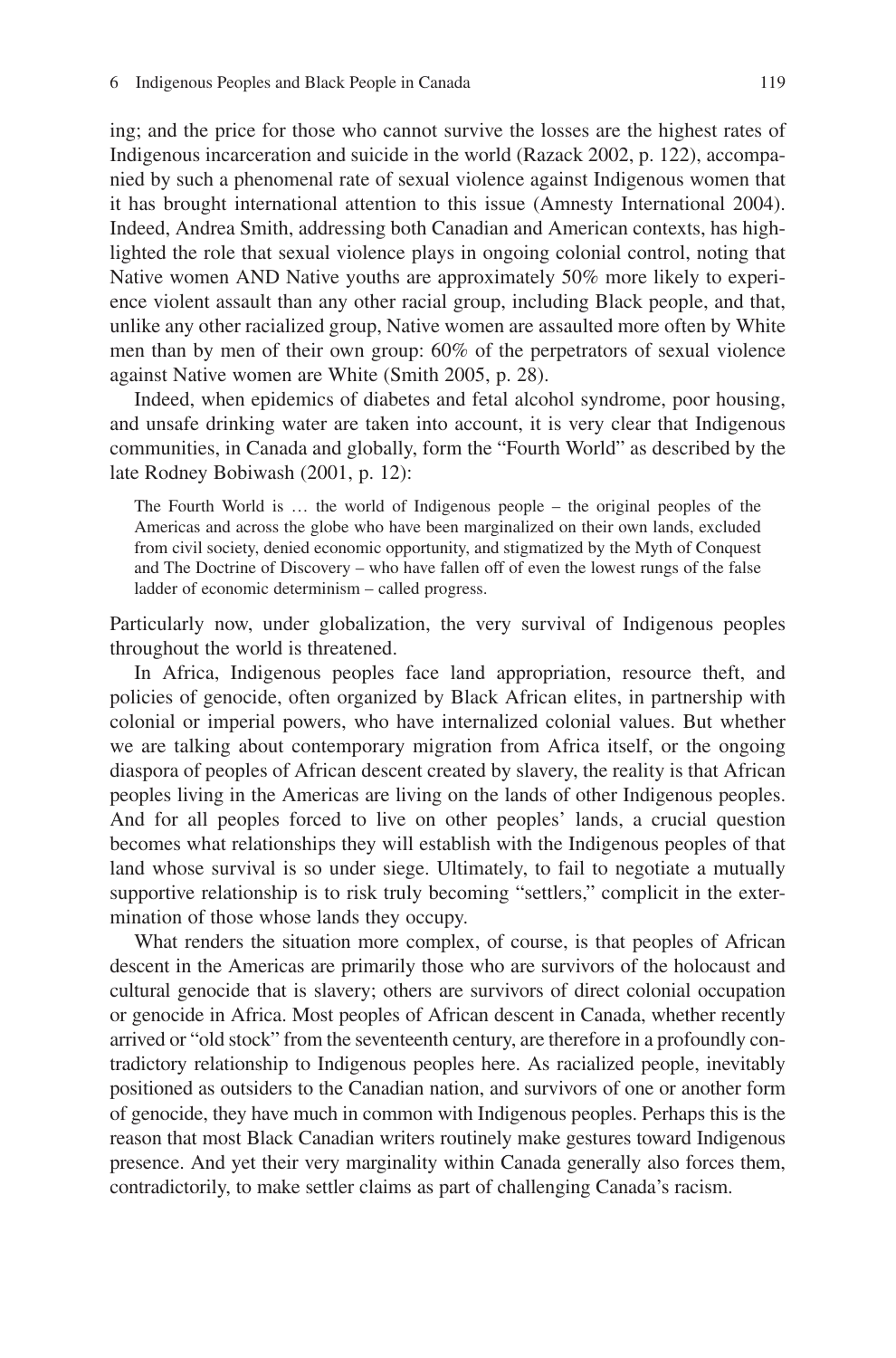Rinaldo Walcott, for example, in his work frequently references Indigenous genocide and a subordinated First Nations presence, positioning Black people implicitly as allies to Indigenous peoples. And yet, contradictorily, he also advocates that the eighteenth-century loyalist land grants offered to Black Loyalists, but subsequently denied, should be honoured (1997, p. 36). In so doing, he is erasing not only the reality of the eighteenth-century genocide of Mi'kmaq people<sup>13</sup> that accompanied the loyalist presence in Nova Scotia, but the fact the Mi'kmaq people today have never formally ceded their land to any settlers. In such a context, to urge the "honoring" of Africadian land rights means demanding the right to retroactively participate with Whites in an ongoing illegal land grab. Another contradiction within Walcott's writing, which appears common in most critical Black Canadian writing is the ongoing erasure of Black Mi'kmaq people, by referencing all Maritimers of African descent simply as "Black." He thus deepens an already profound silence about Black Native identity which few Black Native people in Canada have broken, to date.

Indeed, Walcott's work highlights a fundamental contradiction within most critical Black Canadian writing, particularly Black history: even as the writing attempts to reference Canada's subordination of Indigenous peoples, it normalizes relations of colonialism. Joseph Mensah (2002), for example, in *Black Canadians*, restricts his coverage of the presence of eighteenth-century Indigenous people to the fact that the family of Joseph Brant, as acculturated elite Mohawks, historically owned slaves. In this treatment, the eighteenth-century presence of White AND Black people on Indigenous lands is normalized, as if colonial domination and the claiming of Indigenous lands for settlement are inevitable and beyond question. Such treatment is not only inaccurate, given that in the eighteenth century, the European presence in North America was still being consolidated. It also invites the posturing of Black innocence as settlers: if colonization is inevitable and beyond question, the presence of Black settlers on Indigenous lands can be normalized; they are, in fact, not colonizers, but victims, of slave-owning Native people such as Joseph Brant.

If we do not normalize colonization, it becomes clear that Black struggles for freedom have required (and continue to require) ongoing colonization of Indigenous land. While the Underground Railroad frequently ran through the crossborder reserves of Indigenous peoples, it brought Black peoples to Canada to claim land that was newly taken from Indigenous peoples. And yet it is clear that, because of slavery, in this context there was little choice. Moreover, Black settlers, unlike White settlers, were generally forced to proceed without the support of established colonization programs.

We can see these contradictions in the writings of Daniel Hill about Blacks in early Canada. By leaving out the presence of Indigenous peoples, Hill positions Black settlers simply as noble in their fortitude in clearing the land, not as those who are displacing Indigenous peoples in the process. However, his work also demonstrates that while Blacks in Ontario attempted to claim land as Whites did, they were not included in settler programs but were forced to forage out on the land on their own, often clearing bush recently claimed from Indians only to be later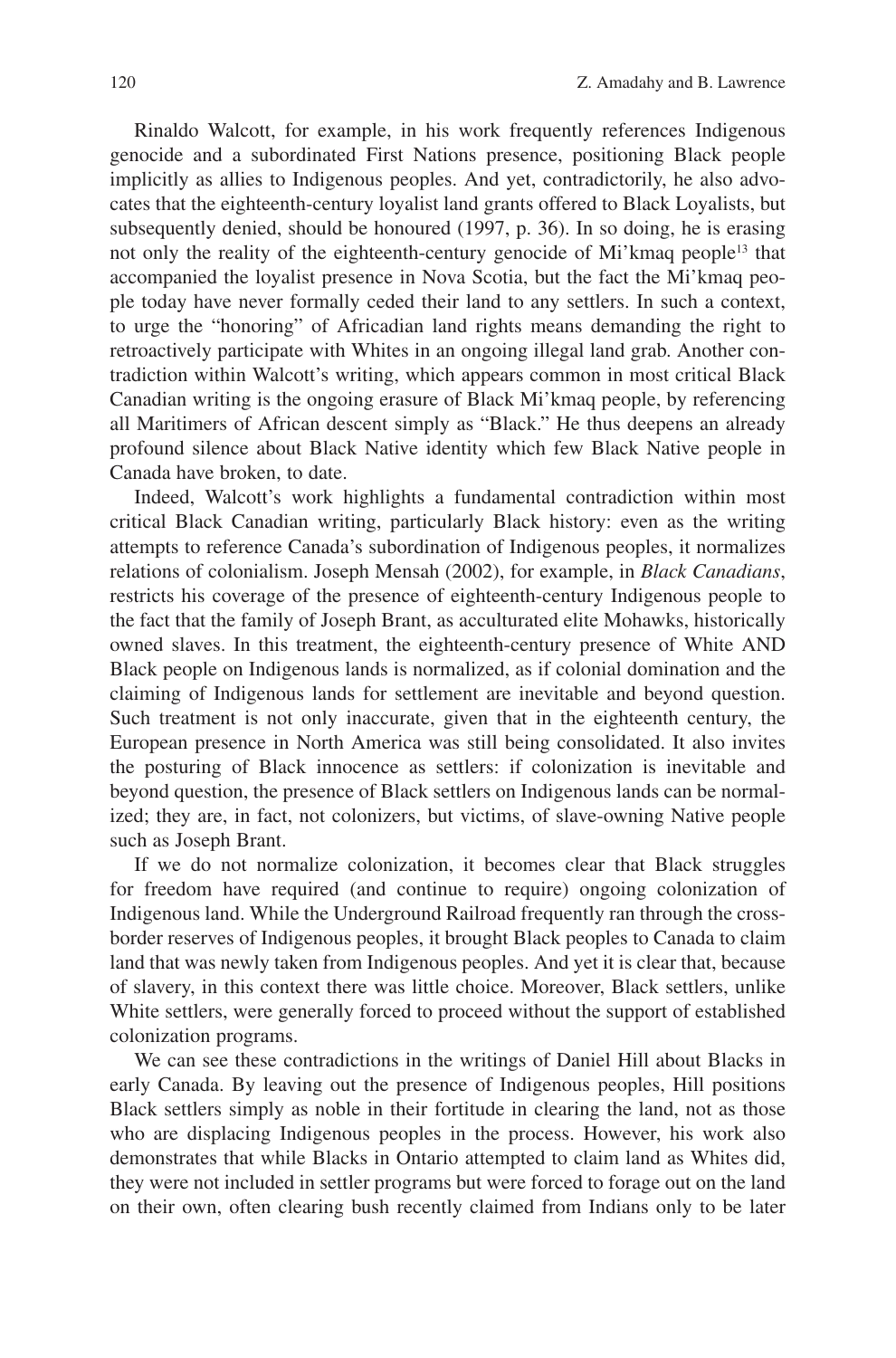displaced by Whites. They were, in a sense, ambiguous settlers, tied to the colonization process not only through a desperate need to survive after slavery, but by Christian beliefs that land must be cultivated to do God's work and by their acceptance that the land would be theirs if they could claim it. Hill demonstrates these contradictions in the writing of John Little, a Black refugee from North Carolina, who settled in the Queen's Bush with his wife, in 1840:

We had not a second suit of clothes apiece; we had one bedquilt and one blanket, and eighteen dollars in money. I bought two axes in Hamilton, one for myself and one for my wife; half a dozen plates, knives and forks, an iron pot, and a Dutch oven; that's all for tools and furniture. For provisions I bought fifty weight of flour and twenty pounds of pork. Then we marched right into the wilderness, where there were thousands of acres which the chain had never run around since Adam. At night we made a fire, and cut down a tree, and put up some slats like a wigwam. This was in February, when the snow was two feet deep … the settlers were to take as much land as they pleased when it should be surveyed, at various prices, according to quality. Mine was the highest price, as I had taken the best land. It was three dollars seventy-cents an acre. I took a hundred acres at first, then bought in fifty. (Little in Hill 1992, p. 52)

Careful reading of this text demonstrates what else is left out when Indigenous peoples' presence is ignored: we do not get to even consider what the range of relationships might have been between early Black settlers and Indigenous peoples. For example, while it is not clear whether Little and his wife are Black Indians, the fact that they build wigwams at night to survive, and that, after escaping from North Carolina, know how to survive in the Ontario bush in February, suggests that they have been close enough to Native people in Canada to have learned survival skills from them. However, the overprint of Christianization separates them from so-called savages, as they refer to the bush as "a wilderness … which the chain had never run around since Adam."

Hill's silence around Indigenous presence is not unique. Most accounts of early Black settlement in Canada ignore Indigenous peoples, and their relationship to Black settlers. Therefore, not only is the colonial context of settlement ignored, but also the possible anticolonial framework of Black–Native alliances of the time, which undoubtedly took place during the difficult times of Native dispossession and Black marginalization. Nowhere is the presence of Black Mi'kmaqs in the Maritimes, and Black Ojibways in central Ontario even mentioned in Black histories of early Canada. A question which therefore must be asked is the extent to which Black historians may need to revisit the past to examine whether their portrayal of Black people as settlers in early Canada truly reflects the reality of Black–Indigenous connections.

Although Black historians ignore Indigenous presence, it is a hallmark of the more critical Canadian Black writing that it at least obliquely references Canada as a settler nation by invoking a contemporary Indigenous presence. By comparison, in African-American writing the reality of the United States as a settler nation has been absolutely invisible. And we cannot deny the hegemonic influence of African-American writing on anti-oppression writing within Canada; nor can we deny the presence, within that body of theoretical work, of a significant erasure (even a conscious displacement) of Indigenous presence by Black presence.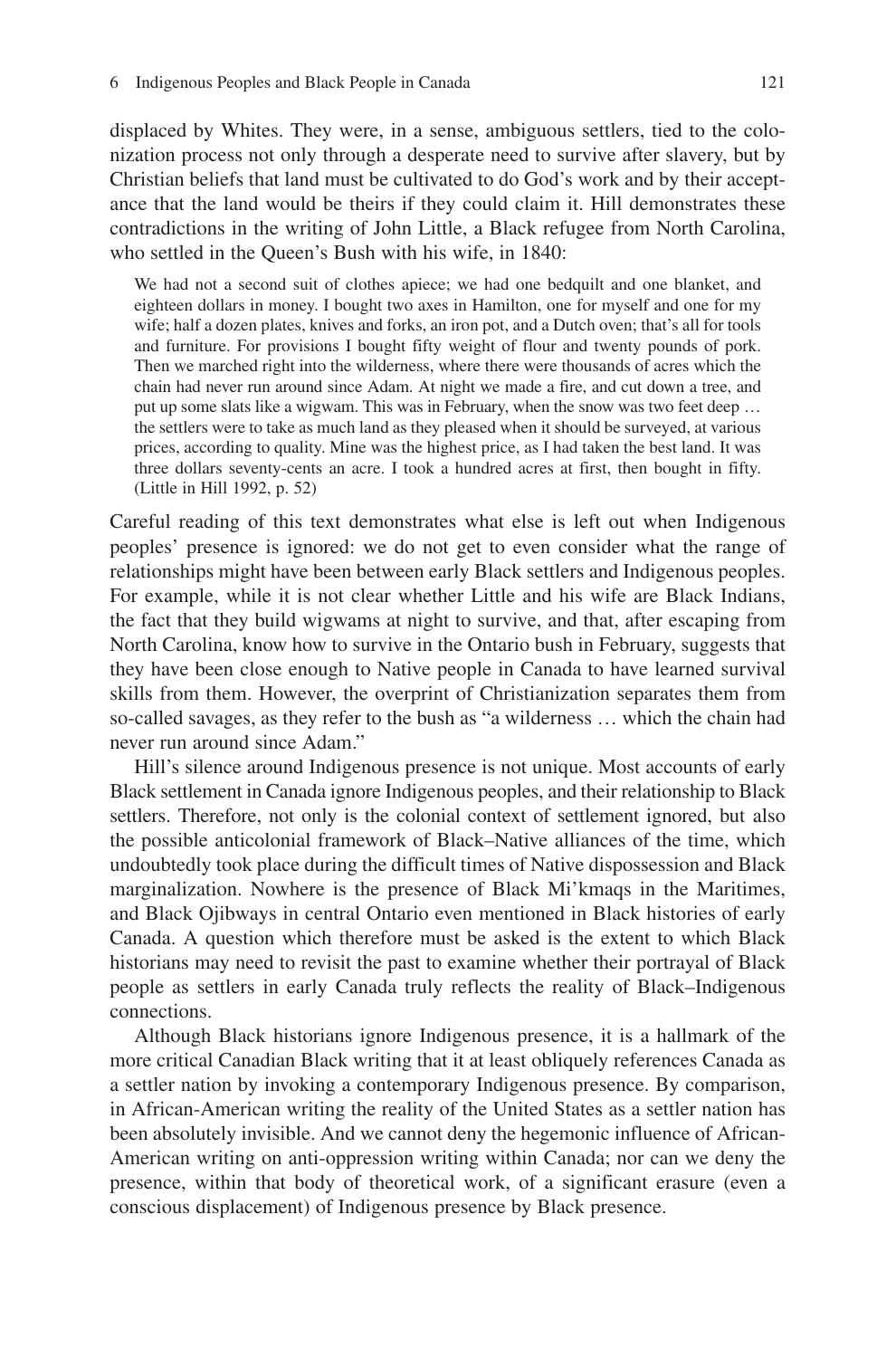#### *6.5.2 Black Writing in the United States*

When Toni Morrison stated, in an interview with Paul Gilroy, that "modern life begins with slavery,"14 she articulated the parameters of a discourse whereby slavery is seen almost as the defining moment creating the (North) American experience. Indeed, in other work, Morrison has stated that the major characteristics of American national literature are all responses to a "dark, abiding, signing Africanist presence," and that the very existence of an American literature is rooted in this "unsettled and unsettling" population (Morrison 1993, pp. 5–6). In other words, its literature marks America as being fundamentally about White and Black people; all others are irrelevant to the dynamic.

I do not want to imply that Toni Morrison created such a trend; indeed, from the moment of emancipation, when "unowned/disowned" slaves<sup>15</sup> began a relentless struggle for a toehold in American society, it would have been inevitable that Black people would need to define themselves in relationship to White America – and therefore as central, in some ways, to what America *means*. But the problem has been that almost overwhelmingly, both the theoretical and literary writing coming out of Black America positions Black people as being at the core of racial oppression and marginality in the United States, in ways that exclude the possibility of an Indigenous presence fundamentally *mattering*. It is as if, in African-American writing, White settlers landed in empty lands, bringing with them the African slaves who would represent the *other* America to the world. This erases the reality of colonization, and that the agenda of settler nations across the Americas is still to destroy all remaining Indigenous peoples, if not directly through murder then through forced assimilation (Churchill 1995, p. 34). It also erases the generations of Native American slavery that preceded and accompanied Black slavery (Gallay 2002), and the powerful bonds that this created between African-Americans and Native Americans – the reality of generations of intermarriage so that, according to Jack Forbes, African-Americans, particularly in the south, should be viewed as actually being "Red–Black people" (Forbes 1988).

The existence of Indigenous peoples in White settler nation-states is *inevitably* central to the identity problems at the heart of these nation-states (Churchill 1992, pp. 17–29). In referencing the massive proliferation of images of Indianness which exist across North America, the late Vine Deloria Jr. wrote:

[T]herein lies the meaning of the whites fantasy about Indians – the problem of the Indian image. Underneath all the conflicting images of the Indian one fundamental truth emerges: the white man knows that he is alien and he knows that North America is Indian – and he will never let go of the Indian image because he thinks that by some clever manipulation he can achieve an authenticity which can never be his. (Deloria 1980)

White images of Native people are so far embedded in the vernacular of America that even Toni Morrison, in *Playing in the Dark*, in referring to how Ernest Hemingway constantly creates subordinate Black characters who exist solely to provide a range of services for White men, speaks of these servile or sullen Black characters as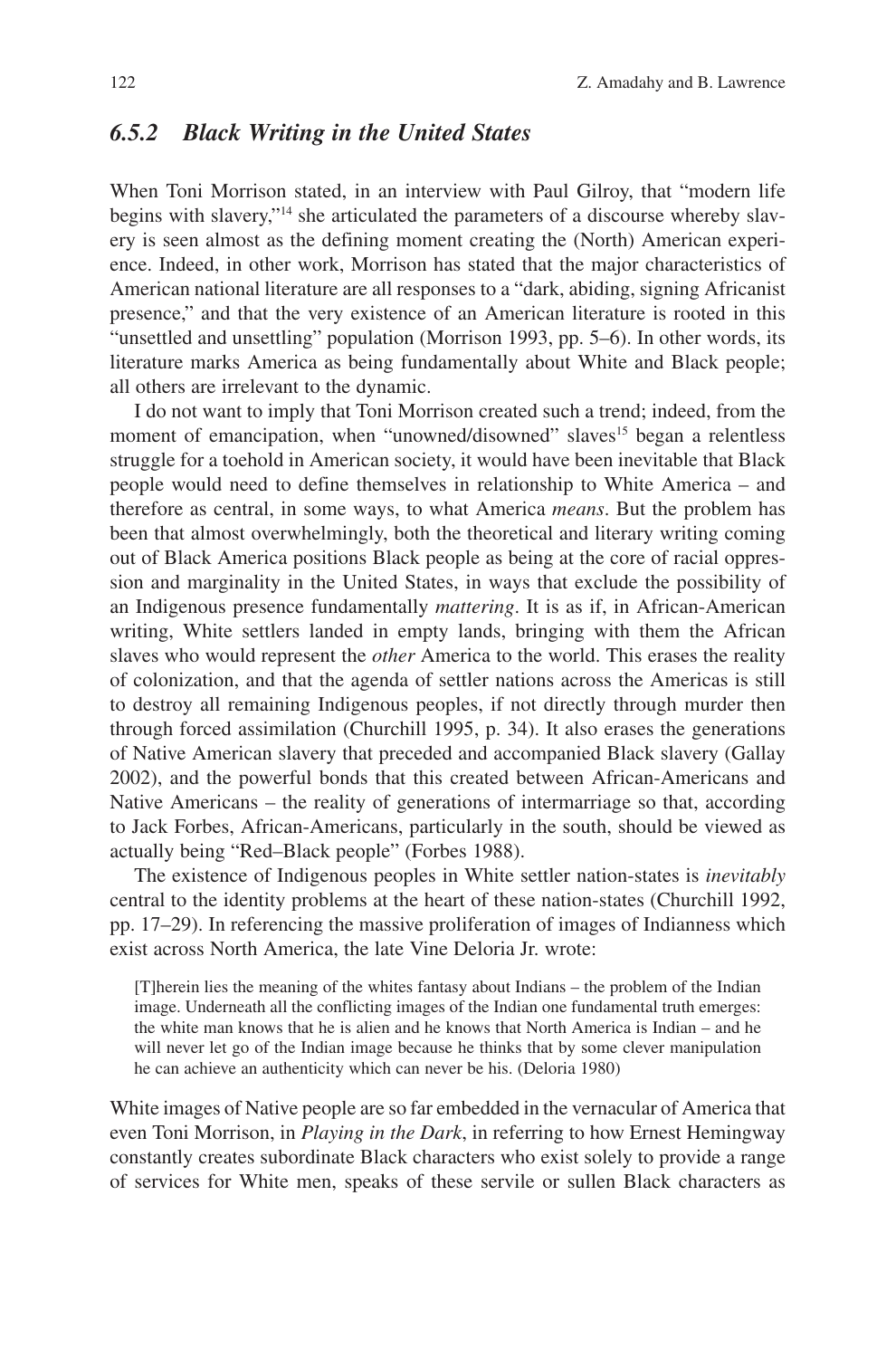being "Tontos" to Hemingway's White "Lone Rangers" (1993, p. 82). Amazingly, Morrison does not register any awareness of the oddness of utilizing a terminology based on an already-existing relationship of colonialism to ascribe slavery and not colonialism as the defining moment shaping meaning in American literature.

It is equally important, however, to note that as White settlers in Canada consolidated their hold on the nation and maintained a century of Whites-only immigration, a powerful body of racist images harnessed by Black slavery was utilized to promote a sense of White racial superiority and ownership of the land among new European settlers.<sup>16</sup> Even today, in the western United States, where the predominant racialized other is Native American, a common racist term for them is "bush nigger."

We must therefore see this as a two-way process – that if White images of Indians are so deeply embedded into the vernacular of American (and Canadian) society that they are capable of evoking fundamentally demeaning relationships, a body of demeaning images of Black people originating in slavery has also become a potent tool of White identity formation as part of the colonial process, in Anglo North America. Nor should the centrality of *both* Native and Black imagery in White identity formation be a surprise to us. As Comanche activist Paul Smith has written, about the United States: "The essence of this country is bound up in Indian land and African slave labor" (Smith 1992, p. 23).

Unfortunately, in the United States, it is more common for American Indians and African-Americans to adapt mutually exclusive views. However, Native Americans are less than 1% of the population, and are still far more commonly written about than the ones shaping the discourse defining them. They remain far less visible within the mainstream than African-Americans. And at present, most African-American writing still decenters a Native American presence, and therefore contributes to their ongoing invisibility.

This is doubly problematic considering the hegemonic role that theoretical work by African-Americans has played internationally within anti-oppression writing. An entire generation of academics from other White settler nations, particularly Canada, have taken up African-American writing as "the canon" of antiracist thought, in ways that have contributed to displacing and silencing of local Indigenous activists. Cree Metis academic, Emma LaRocque, for example has described how in Canada, Indigenous writers attempting to call Canada on its genocidal history toward Native people were pathologized and accused of "blustering and bludgeoning" society, while writings by African-Americans describing their oppression were taken up willingly by White liberals (LaRocque 1993, p. vii).

It is, in fact, highly instructive to see how eagerly an African-American discourse which positions Blackness as the quintessential racial "other" has been taken up by "progressive" Whites from other settler nations and reproduced to further erase local Indigeneity and ongoing colonization. For example, the Australian film *Black Soldier Blues*17 valorizes African-American soldiers stationed in Australia during World War II, and therefore positions White Australians as free of racism by virtue of their positive views of African-American soldiers. This can only be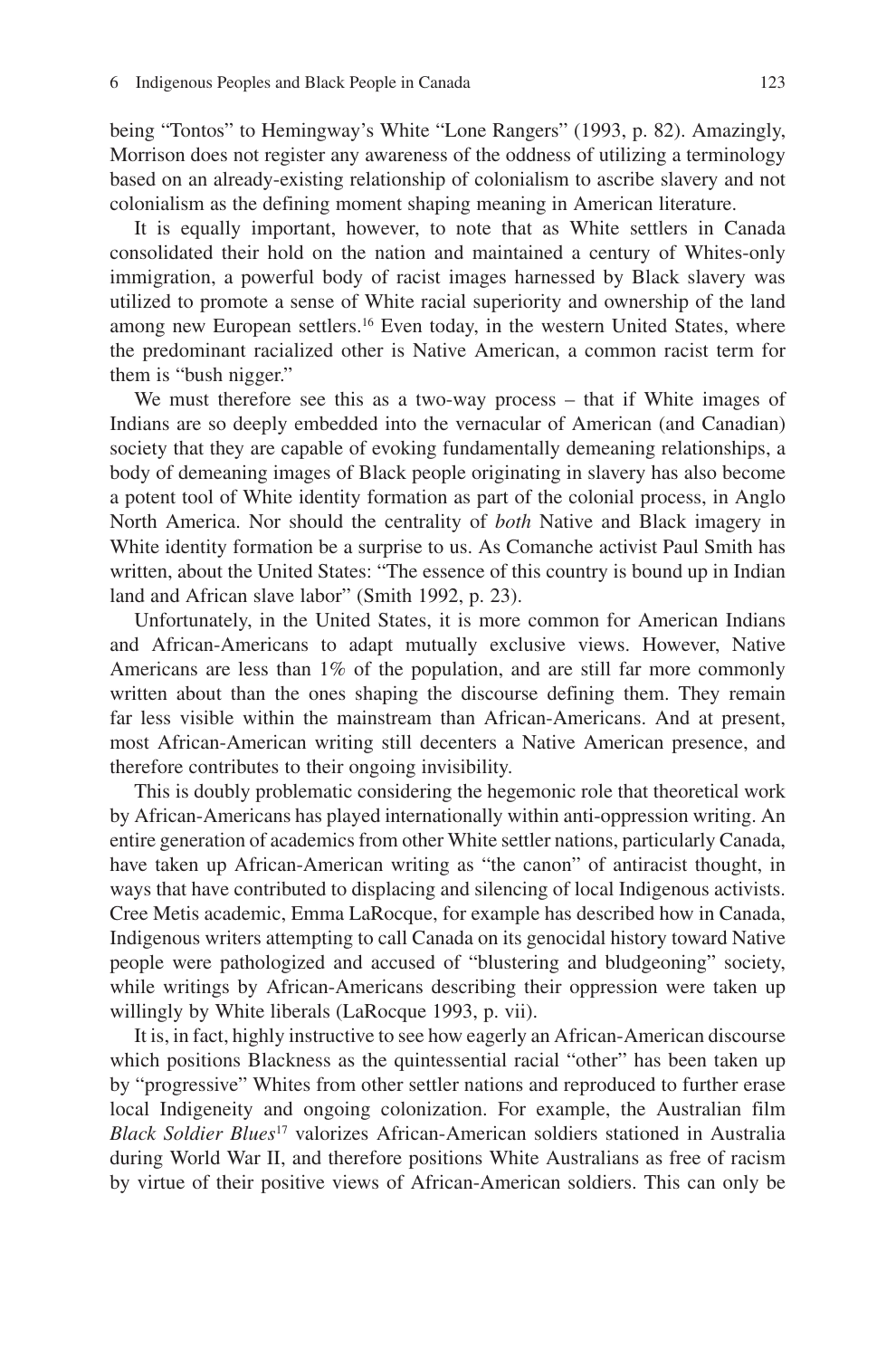accomplished, however, if the presence of Indigenous Australians is erased: White Australians are not settlers then, just "good" antiracist Whites. What gets erased here is not only Australian Indigeneity, but a truer picture of the complex racial dynamics in colonized Australia at a specific historical moment; this might have also taught us something about the complexity of racial dynamics in contemporary colonized America. Another example, from Brazil, where many Indigenous peoples are also of African heritage but are frequently positioned within the mainstream as being "really" Black (Warren 2001), concerns the manner in which an African-American discourse of antiracism is being imported by White progressives to eradicate racism against "Black" people; in the process erasing them as Native people.<sup>18</sup>

A minority vein of Black writing in the United States has attempted to resurrect the reality of powerful and sustaining relations between Black and Native peoples under colonization and slavery. The first efforts came from bell hooks (1992), who has emphasized not only the shared resistance but the shared value systems of Africans and Native Americans. Hooks also speaks of the manner in which many Black people, as they left the south, willfully silenced themselves about their Native ancestry – sometimes because of the racism they faced as Black people, and sometimes because of pressure from other Black people who viewed those who identified with Native Americans as being race traitors.19 Meanwhile, Carol Boyce Davies has utilized Native American theoretical models to affirm and strengthen Afro-Caribbean and African modes of thought through the writing of Laguna Pueblo writer Leslie Marmon Silko. She also references how Indigenous peoples "made possible the emergence of African-Americans" (Davies 1994, pp. 9, 162). For hooks and Davies, as well as novelists such as Alice Walker, Indigenous thought and spiritual frameworks are a means to unify the fragments of an African heritage torn apart by slavery and diaspora. Indeed, there are signs that Toni Morrison is also moving in this direction, in her most recent book, which references Native American as well as African presences in early America.<sup>20</sup>

In examining this more recent trend in African American writing, it seems clear that Black peoples of Native heritage have suffered a double loss – not only the suppression of their knowledge of their North American or Caribbean Indigeneity, but the shattering of an African Indigeneity that can neither be affirmed as whole nor entirely relinquished. The powerful yearning for reconnection with ancestral roots felt by many diasporic Black peoples, and the strong affinities between North American Indigenous knowledge and spirituality and African Indigenous knowledge and spirituality suggests that building connections between Black and Indigenous communities, in the Americas and Canada may be a crucial source of empowerment for Black people. However, for the most part, when Indigeneity is raised, among Black activists and writers, overwhelmingly it is in a context which takes colonialism and genocide to be a tragedy of the past – so that ongoing colonialism in the present is taken-for-granted as normative, inevitable, and, indeed, invisible. It is an important step for African-Americans to begin to celebrate their Native roots. The next step, however, is for Black people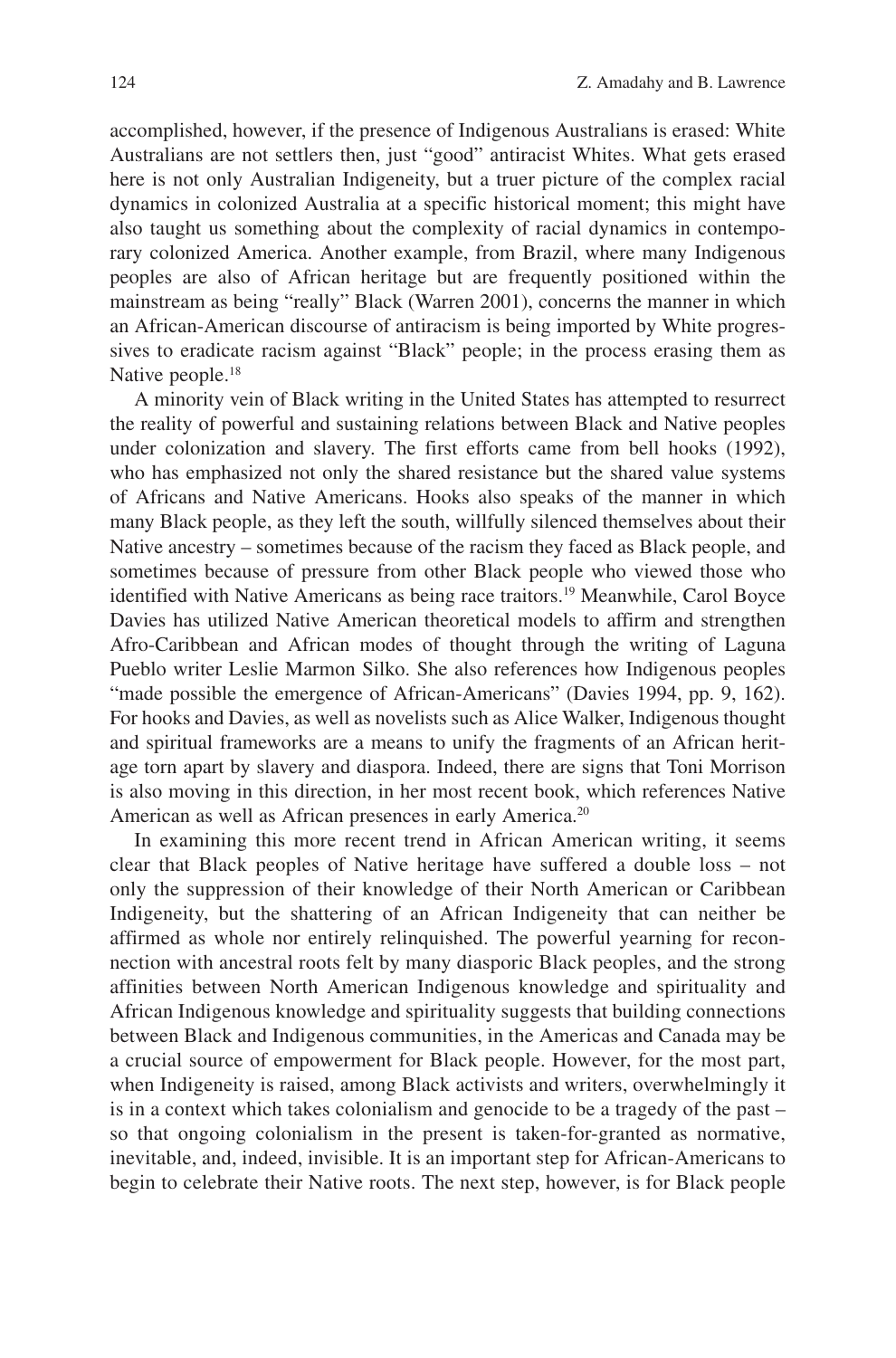to begin to interrogate how "stolen people on stolen land" can situate themselves in relation to today's existing Native peoples who are *still* struggling to reclaim stolen lands.

## **6.6 Racial Classification and Its Effect on Indigenous–Black Relations**

The failure of many African-American writers to critically interrogate their positioning when they assert the primacy of slavery over Indigenous genocide may be connected to the manner in which some Native American groups are powerfully threatened by the notion of a Black Indigenous presence. However, the divisions of colonialism and racism are powerful enough to undermine most attempts by individuals from both sides to critically embrace Black Indigeneity. As Eva Marie Garroutte, in her study of Native American identity, has noted, the differences in racial categorizing (and the corresponding racial identity formation) for Black people and Native Americans has been huge. Racial classification of Blacks has hinged on the notion of hypodescent – that "one drop" of Black "blood" constitutes a Black identity. In some cases, up until the 1970s, anybody with more than one-thirty-second parts "Negro blood" was legally classified as Black. Native Americans, on the other hand, are required, both by law and by public opinion, to establish rather high blood quanta for their claims to a distinct racial identity to be accepted as meaningful. Quoting Jack Forbes, Eva Marie Garroutte notes that "modern Americans are always finding Blacks and losing Indians" (Garroutte 2003, pp. 45–48). This destructive manner of measuring Native American identity according to degrees of Indian blood, with an established cut-off point where Native Americans will cease to be recognized as Indians, has been internalized by many Native Americans and has been highly detrimental to their ability to *see* Black Indians as Indians. It has also been central to the struggles within the five tribes – the Cherokees, Creeks, Choctaws, Chickasaws, and Seminoles – who formerly held African slaves (and who also had Black allies, in the case of the Seminoles), about expelling those Black freedmen citizens who cannot prove their degree of Indian blood. This, however, is taking place on top of another legacy – the pervasiveness of anti-Black racism within American society and its reproduction in many southern Native communities.

The reality is that in both the past and the present, in Canada and the United States, Black people and Native people have been subjected to different forms of racism and racial categorization by Europeans and their descendants, in the interests of exploiting both peoples. This is most obvious with racial classification in the United States, but the peculiarities of Canada's "Whites only" immigration system, its pervasive anti-Black racism, its Indian Act, and its constant erasure of Black presence may wreak havoc on Black–Native relations in different ways in the future.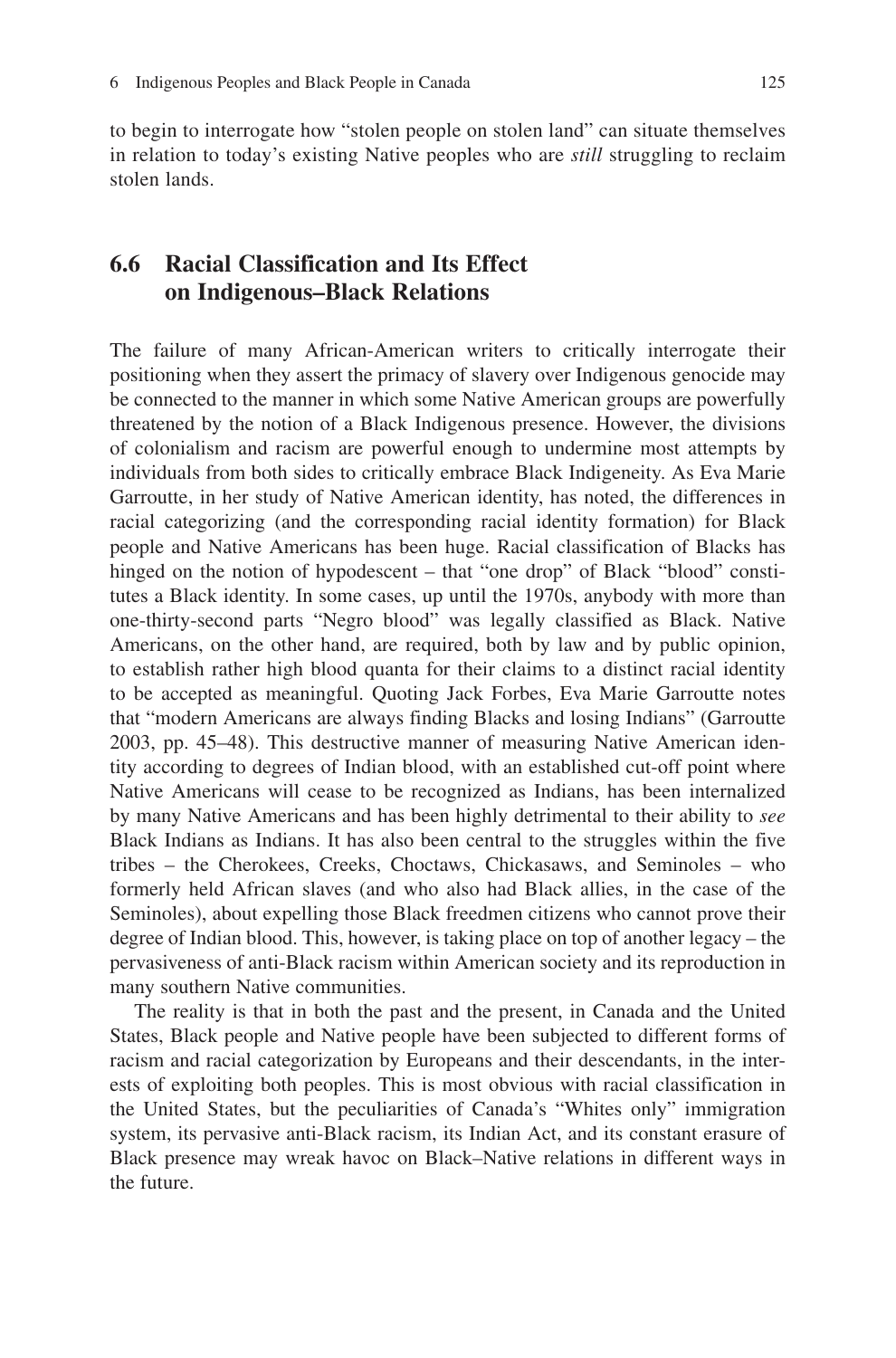# **6.7 Where Are the Struggles Today and What Are the Implications?**

For the increasing numbers of people in Canada who are not only from historic Black Mi'kmaq or Black Ojibway communities but are the product of contemporary intermarriage between Caribbean or African peoples and Native people in Canada, as well as numerous Black people of Caribs or Taino descent from the Caribbean, relations between Black and Aboriginal peoples are complex, but not inherently contradictory. The strength of the historic connections between Black and Native people has been weakened by exclusionary racial classification, by anti-Black racism among Native people and a profound ignorance on the part of many contemporary Black people about Indigenous presence, nevertheless, it appears that there will be growing movements of Black–Native people across both Canada and the United States to reclaim Indigeneity – not only to lost African roots but to contemporary Native realities in Canada.

Black people without known Indigenous heritage, however, exist in a profoundly contradictory relationship to Indigenous peoples. Despite both groups having distinct histories of cultural genocide, and sharing present marginality, Black peoples at present have little option but to struggle for power as settlers in Canada. This overwhelmingly speaks of a failure among Indigenous leadership to provide an alternative vision for those racialized peoples who may have little real allegiance to the Canadian settler state but have no option for their survival but to fight for increasing power within it.

There is also the reality that Black peoples have been profoundly changed through processes of struggle for racial empowerment. Throughout days of slavery, Africans and Indigenous people were enslaved together on plantations in the United States as well as in various parts of Latin America and the Caribbean. Throughout this history there have been alliances between groups and the formation of community as a form of resistance.<sup>21</sup> The crucial difference was that these alliances took place within strong and viable Indigenous cultures whose vitality had not been attacked and usurped through physical extermination and cultural genocide.

In "Canada," Indigenous communities such as the *Rotinosoni* adopted runaways into their clans and their communities. There was an Underground Railway not generally taught about in schools, run by *Rotinosoni*, where renowned Tuscarora guides risked their lives at a time when Indigenous people could have been enslaved, killed, or dispossessed of their land for helping runaways. Once "adopted in" runaways became *Rotinosoni*. They became Bear, Wolf, or Turtle clan members, etc. Elders describe processes where the Clan Mothers would decide which clans needed more people and they assigned runaways to the neediest. So Africans, both in Canada and the United States, did not live as Whites or even as African settlers in these communities. They lived under the laws and the social dictates of the Indigenous nations into which they were adopted.

The reasons as to why Blacks and Indigenous people got along so well in this early phase of colonial expansion had to do with cultural similarities. Both peoples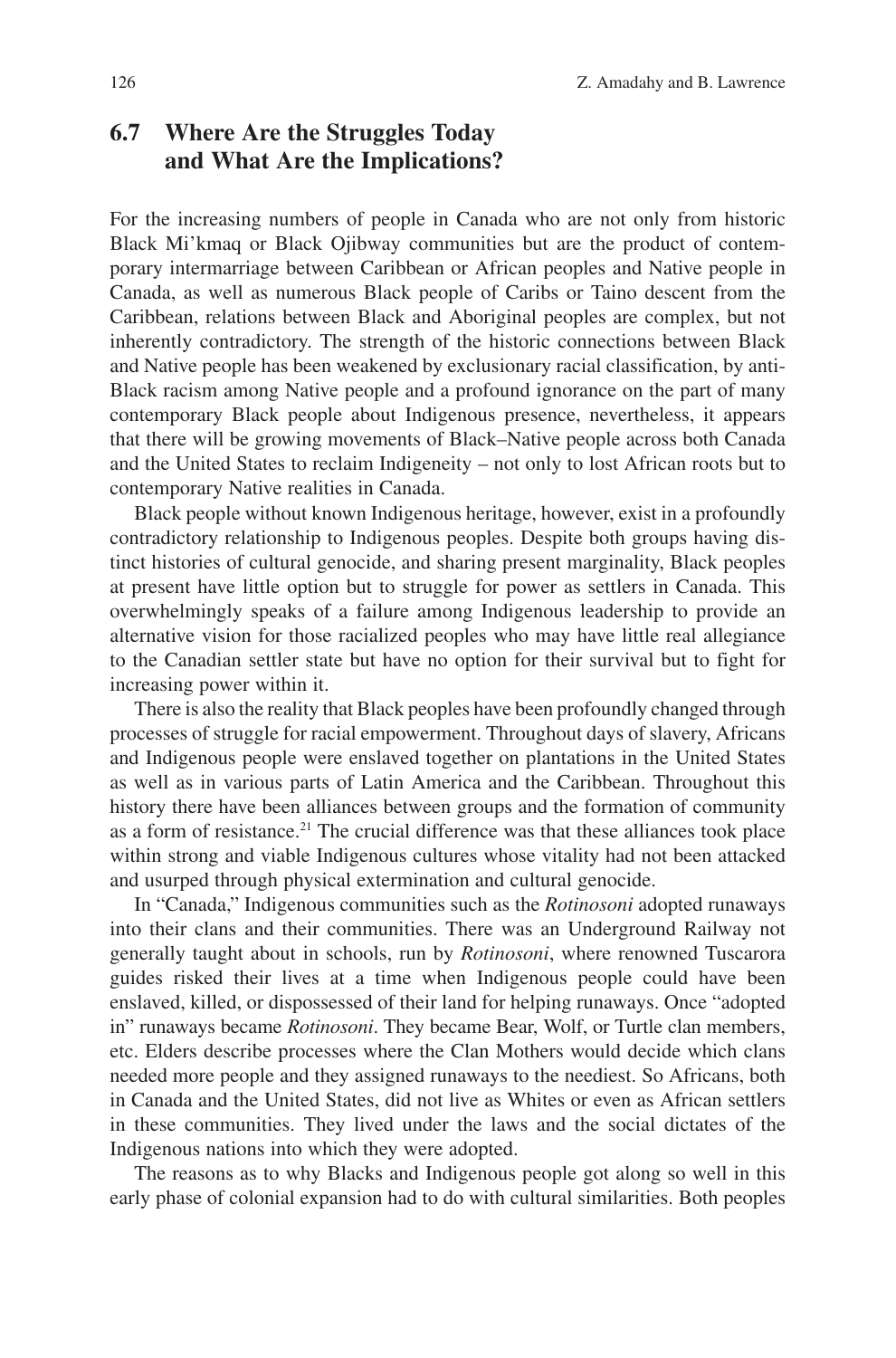had a spiritual worldview, land-informed practices, and were held together by a kinship structures which created relationships that allocated everyone a role in the community. These commonalities helped Africans and Native Americans to maintain good relations but, of course, there was also a common cause: the colonial project threatened the very existence of both Black and Indigenous peoples. With minor exceptions, African runaways were not enslaved in Indigenous communities located in what we now know as Canada. Indigenous communities looked to African newcomers as people who could inject new life, new blood, and new ideas into nations threatened with extinction by European disease and genocidal policies. Africans who spoke the languages of the settlers and knew their battle tactics were an asset to many communities defending themselves against or negotiating European aggression.

Today, at the risk of generalizing, the struggle for an equitable distribution of resources within or among nation-states that form a part of antiracist and diasporic struggles of Black peoples can be critiqued from Indigenist points of view for internalizing colonial concepts of how peoples relate to land, resources, and wealth. There is no indigenous framework around which such struggles are carried out.

Diasporic Black struggles, with some exceptions, do not tend to lament the loss of Indigeneity and the trauma of being ripped away from the land that defines their very identities. From Indigenous perspectives, the true horror of slavery was that it has created generations of "de-culturalized" Africans, denied knowledge of language, clan, family, and land base, denied even knowledge of who their nations are. Moreover, while many African diasporic peoples took up Christianity as a theology of liberation and "racial uplift"; there are tenets of Christianity that are profoundly anti-Indigenous, which equate Indigeneity (both North American and African) with savagery. Whether or not Christianity is responsible, to put it bluntly, Black activists in the Americas have internalized colonial, imperial, and Eurocentric values at the same time that they decry them. What many Black struggles tend to be centered around is how the legacy of racism and slavery rationalizes their inequality and hampers their ability to compete for power, wealth, and opportunities in colonial, settler states or the global economy.

Even socialist-oriented movements are not framed around, nor are they inclusive of, Indigenous struggles, even when integrating an antiracist framework. Socialist discourse maintains a perspective on spirituality that ranges from antagonism to ridicule. Identification with a "national" identity is seen as some sort of protofascism. Indigenous economics have never been well understood in the scholarly work of self-identified socialists or Marxists. John Mohawk (Seneca) illustrates how Indigenous activists and academics regard these philosophies:

Let's say you have three people approach a tree. One's a socialist materialist, one's a capitalist materialist and one's a traditional native person. The capitalist materialist will explain to you that he has to cut the tree down because this is the best interest not only of himself but also of society; that it is a kind of destiny; that by cutting the tree down he will rationally distribute the materials from the tree and he'll do the most good for the people. A socialist person approaching the tree will also tell you to cut the tree down, because after cutting the tree down you can distribute it equally to everybody and it's going to do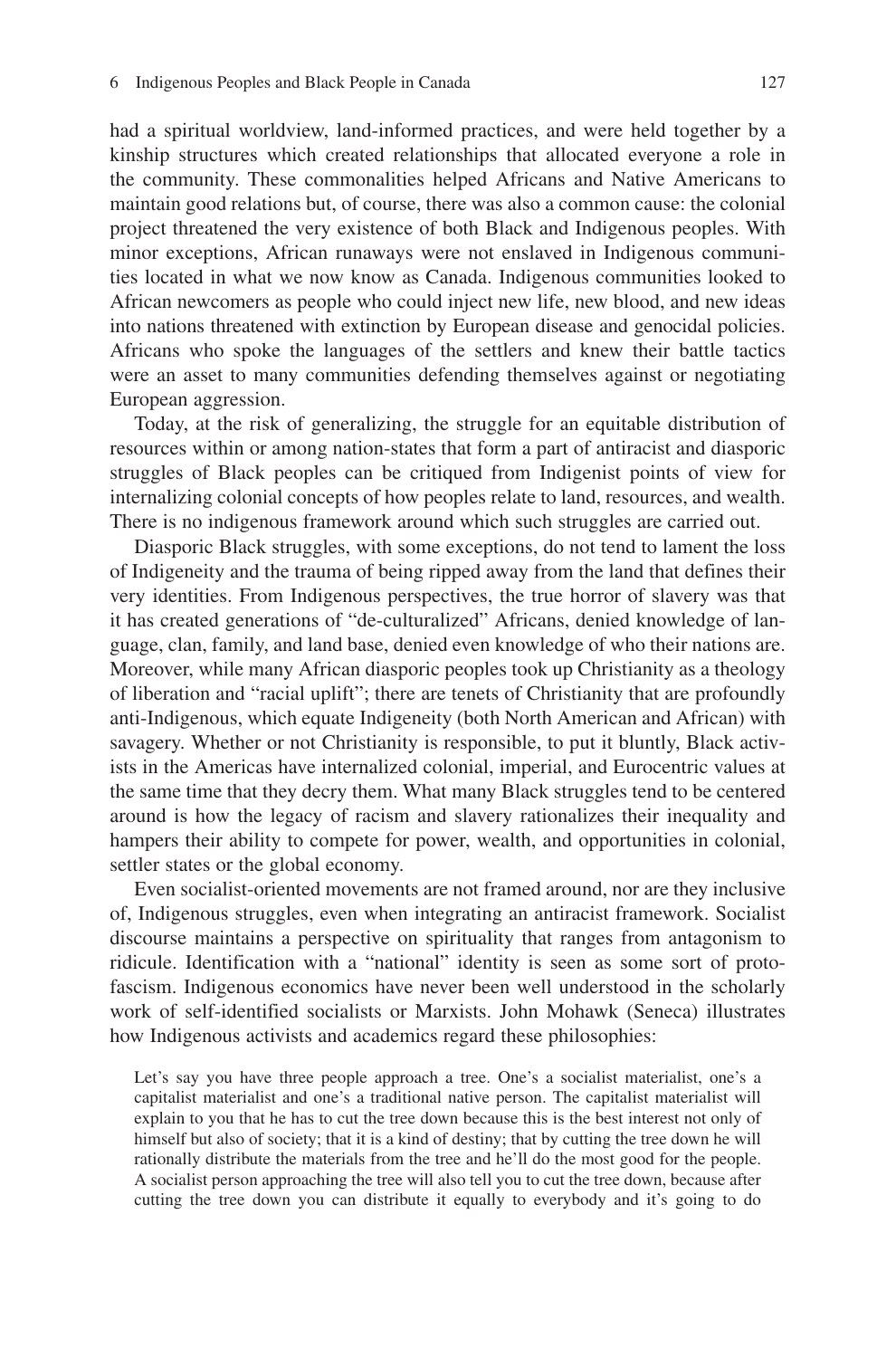the most good for the world that way. But a native person looking at the tree will say that the tree, in its unharmed, original form, has a value that's greater than anything the others are proposing. (Mohawk 2006, p. 26)

While this is an oversimplification, because we know that environmental concerns sometimes impact materialism and that Indigenous people sometimes cut trees down (albeit for the purpose of subsisting), Mohawk's point is well taken. Indigenous academics and activists regard both capitalism and socialism as Eurocentric materialist ideologies. The majority of diasporic Black struggles are equally materialist. The Civil Rights movement in the United States focused on "equal rights and opportunities." Today the ultimate vision driving Black struggles in Canada (with some notable exceptions) is much the same: Black people want equity within the laws, economy, and institutions of the colonial settler state.

However, in looking at recent Native activism, we can see another role that racialized activists, including Black people, are beginning to take. The proximity of Six Nations and Tyendinaga to the urban centers of Toronto, Hamilton, and Montreal have enabled racialized activists to provide material and moral support to these besieged communities to a level not previously experienced in the last century and a half of the Indigenous movement on Turtle Island. In the process these groups and individuals are beginning to explore the implications of Indigenism to both Indigenous and non-Indigenous struggles. However, the situation on the ground changes rapidly and we have witnessed significant evolution of solidarity and activism work since March 2006, when members of the Six Nations of the Grand River community began a land reclamation near Caledonia, Ontario.<sup>22</sup> Many groups across Canada have mobilized to lend support to this struggle. This support consists of fund-raising efforts, providing food and supplies as well as working at the camp doing a variety of jobs that include cooking, woodcutting, and taking security shifts.

At Kanenhstaton there is a discourse that seeks to prove ownership of the Haldimand Tract under Canadian law. In her July 1, 2006 *Update from Grand River* Confederacy spokesperson Hazel Hill wrote: "The Six Nations people have a legitimate claim, and will continue on a peaceful path to bring awareness to the world of how corrupt the government has been with respect to the sale of lands to which they hold no title, all along the Grand River. As I've stated before, Canada is guilty of the biggest white collar crime in the history of their people." On November 16, 2006, Hill recounts what happened in a negotiation session: "Clearly, the Six Nations presented a full and complete history not only of how the Crown had frauded our lands away, but also how they had usurped the authority of our Traditional Government, imposed their laws on our people which is a violation of the ancient agreements between us, but far more concerning, a Direct Violation Against Creation." [sic]

However, in a parallel discourse, the Clan Mothers, Elders, and Confederacy supporters constantly remind us that the seizure of this land and the negotiations they have entered into with the province and the federal agencies are not about contesting Eurocentric concepts of ownership. The Confederacy and its supporters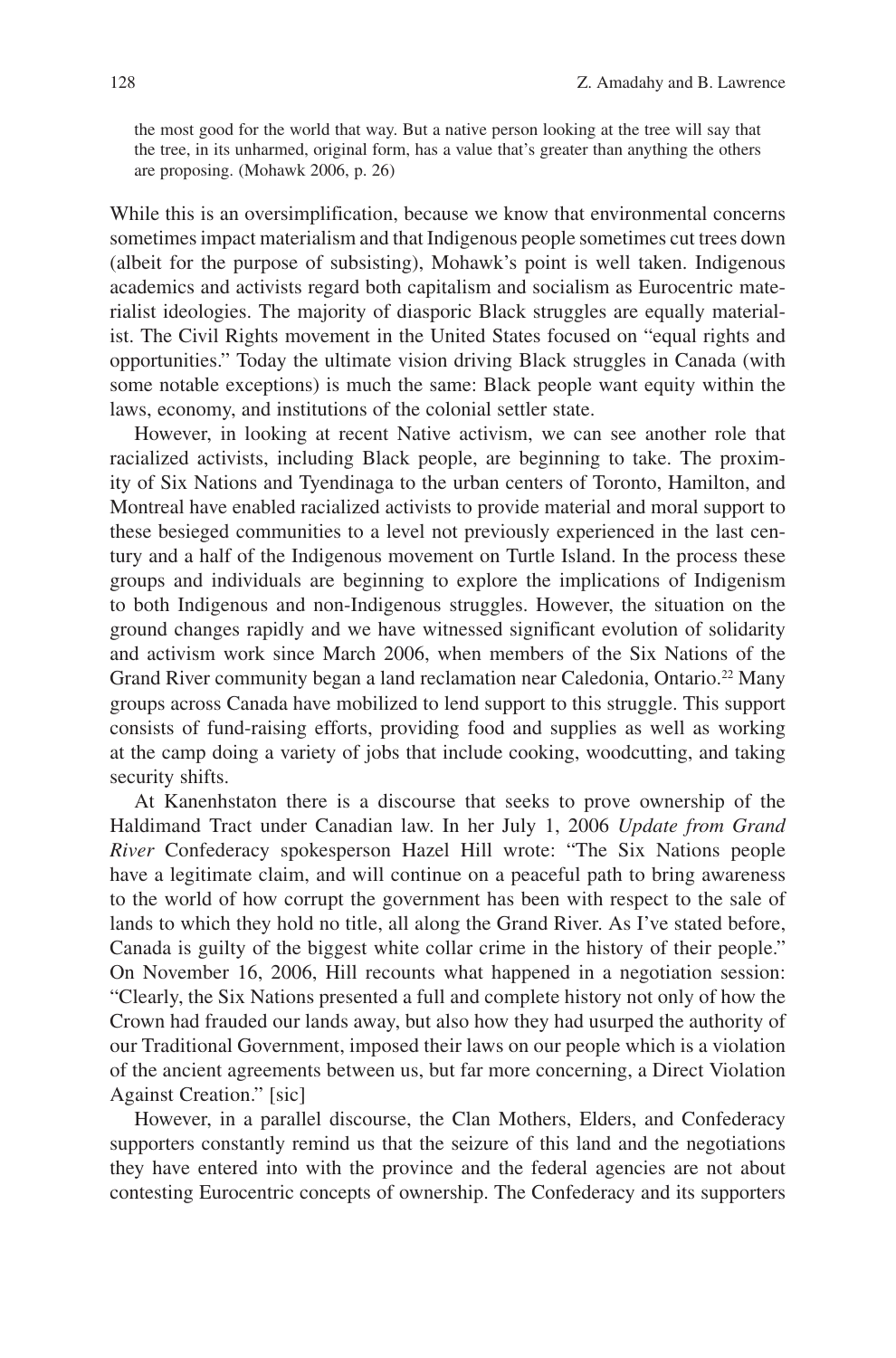have made a decision that is perfectly legal under Rotinoshoni Law to prevent further development of the land in order to protect it for generations to come, whether those generations are Onkwehonwe (Indigenous) or not. Hazel Hill's July 12, 2006, update speaks of this.

It is an issue of Sovereignty that runs far deeper than a simple issue of a land claim, and one that reaches deep into the hearts and souls of our people. It is the very essence of who we are, and the strength that comes from believing in the Kaienerekowah,<sup>23</sup> and upholding our responsibilities to our Great Law. We would be negligent if we did nothing to ensure that our future generations didn't have the same strong foundation that our ancestors laid out for us.

What many non-Indigenous supporters initially assumed was a struggle for a piece of the colonial pie or even a recognition of territorial boundaries negotiated with the federal government is now coming to be understood as a call to everyone on Turtle Island to shift their ideological frameworks, values systems, and conceptual understandings of how humans relate to land and the resources within it. As Hill's September 22, 2006 update states: "We dare to uphold our obligation and responsibility that was given to us not only for our own good, but also for the good of all of Creation, including all of the other races of the world."

This is the issue that Indigenous and non-Indigenous activists (many of them Black) have put their lives on the line to defend. Individual as well as organizational (community support) is evident. For example, Palestine House, the Coalition Against Israeli Apartheid, and No One is Illegal are organizations comprised primarily or entirely of racialized people that have raised funds, worked on the site, and transported supplies to Kanenhstaton. On May 17, 2006, the Canadian Islamic Congress issued a media statement entitled "Islamic Congress Supports Six Nations Land Reclamation." The following excerpt illustrates one aspect of the connections that are starting to be recognized:

Many of Canada's 750,000 Muslims have strong emotional ties to this situation, in which aboriginal peoples are systematically being denied their birthright. Palestinians are being robbed of their native land in similar ways by the Israeli occupying power that denies them justice through unilateral expropriations and by refusing to negotiate in good faith with their elected representatives.

The Black Action Defense Committee's (BADC) office in Toronto proudly flies the Hiawatha Flag, the banner of the Haundenosaunee. BADC has developed programming such as Freedom Cipher Youth that enables urban racialized youth to interact and collaborate with Six Nations youth around arts and cultural activities. On several occasions over 2007/08 BADC brought urban youth from Toronto to cultural events on Six Nations territory. Six Nations youth were hosted at a BADC event in June 2007 to share their experiences. Chris Harris, a youth programmer at BADC, has spoken publicly on several occasions about his organizations work at introducing Black and other urban youth to Indigenous solidarity activities. Six Nations hip-hop activist Shiloh and youth involved with Freedom Cipher spoke on a June 30, 2007, CKLN radio show about the need for Black–Indigenous solidarity and the use of hip-hop to educate youth about anticolonial resistance. Former CKLN radio personality Norman Otis Richmond, a veteran Black community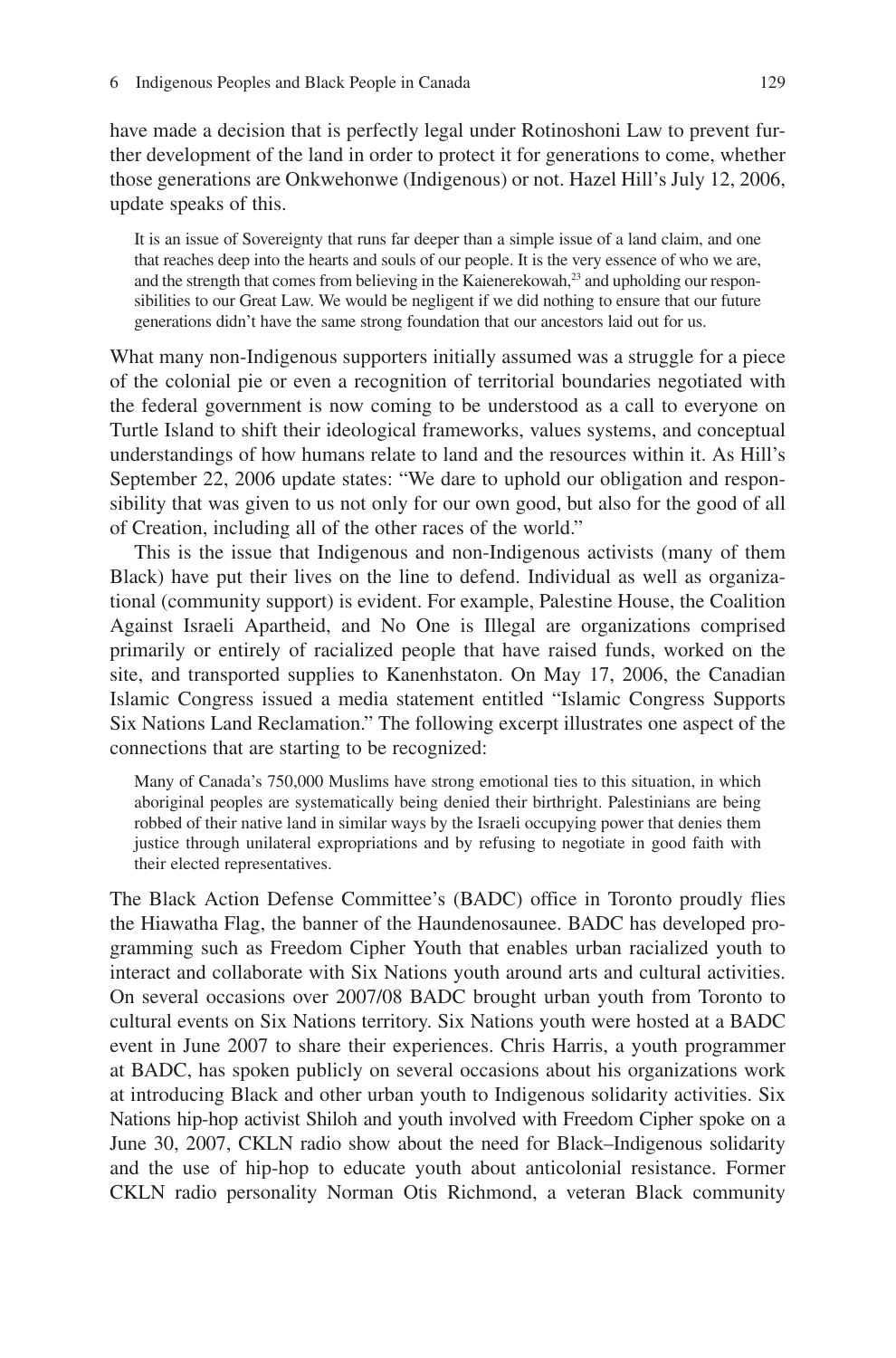activist, spoke out several times on his radio program about the need for the Black community to support Indigenous struggles. Richmond also provided space for invited guests from Indigenous communities or Black activists who worked in solidarity with Indigenous struggles to discuss topical issues on his program.

Another development worth mentioning has been the fall 2006 formation of a Toronto chapter of INCITE24 comprised of Black and Indigenous women devoted to exploring relationships between the two communities on Turtle Island. Up to now their discussions have been internal but it will be interesting to see how the group evolves and how its activism will be impacted.

At an April 2007 gathering of the Coalition in Support of Indigenous Sovereignty, activists representing the Coalition against Israeli Apartheid, the Ontario Coalition Against Poverty, No One is Illegal as well as unaffiliated activists, from a variety of ethno-cultural backgrounds began a process of "decolonizing our mindsets" and looking seriously at what it means to be an ally to Indigenous struggles, which means being an ally to the land. This work took place under the tutelage of an Indigenous caucus, also admittedly in a process of internal decolonization. All parties have committed to a long-term process aimed at exploring the implications of Indigenous solidarity work as well as the impact of Indigenism on various settler struggles. This and future gatherings will discuss the question of expectations we have of each other and how we hold each other accountable.

One of the questions that emerge from the work described above must be posited to Indigenous peoples: Where do racialized settlers fit in the vision of Indigenous sovereignty? For the purposes of this chapter we need to ask where Black people fit into the vision.

This is a huge question. If Indigenous sovereigntists expect Black community support of nation-to-nation negotiation processes regarding land, resources, and reparations, we have to recognize how Blacks become completely disempowered in that process. Through such a process, Indigenous nations inherently (and begrudgingly) acknowledge Canada's nationhood. But Black people have no power or even validity in the Canadian nation state.

This leaves Blacks who do not identify or are not accepted in whole or part as Indigenous North Americans in a kind of limbo, waiting for a colonial state and Indigenous nations to "work out" a relationship while they continue living in a land that denies their contribution to "nation building," whether that contribution was forced, coerced, or willful. Worth remembering here is the fact that many Blacks historically contributed to sustaining the Indigenous communities such as the Rotinoshoni that helped them achieve freedom from slavery.

Settlers working in solidarity with Indigenous struggles have pointed out that they have a particular responsibility as "Canadians." As legal citizens or residents of Canada they must hold the state accountable to recognizing sovereignty and negotiating in good faith with the true leadership of Indigenous communities. Though this might be a perfectly moral stand, the reality is that Blacks, and other racialized settlers combined, do not have the political clout to make a significant impact in this regard. Furthermore, on the face of it, they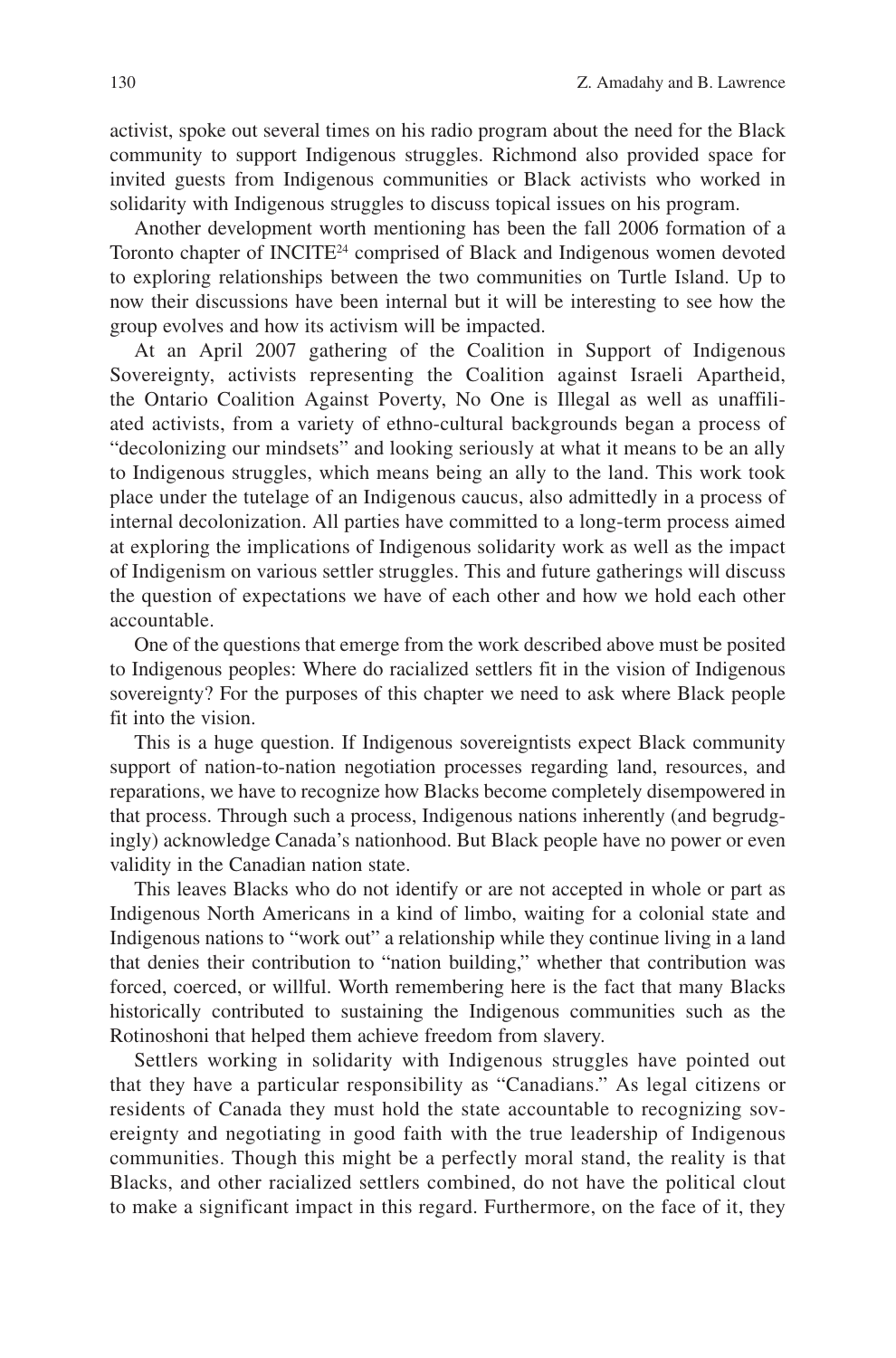cannot be sure they will survive such a political stand, particularly when one takes into account the racism that Indigenous communities have internalized as a result of colonization.

This challenges grassroots Indigenous leadership to develop a vision of sovereignty and self-government that addresses the disempowered and dispossessed from other parts of the world who were forced and/or coerced into being here on Turtle Island (a global phenomenon in which Canada shares culpability). How much support should be expected from communities when there are glaring examples in our midst, such as the expulsion of Black Cherokees in Oklahoma, that there is no guarantee that Black Indians and Black people who lend their support to Indigenous communities will have a place in or beside them?

Further questions emerge regarding the framework of the Two Row Wampum, often referred to as the agreement that sets out how settlers and Indigenous people are supposed to coexist on Turtle Island. The wampum belt depicts two parallel rows of lavender beads running the belt's length. Elders tell us this symbolizes that White settlers and Indigenous people agreed to sail in their canoes or boats down the waterway respecting and not interfering with each others' progress nor interfering with each others' communities (another "treaty" not kept). The notion that Indigenous nations can coexist with the Canadian state, whose ideology, values, and institutions lead to the poisoning of the air, water, and land that we all depend on; that forms the basis of our identities and cultures, is increasingly coming into question.

Indigenous Elders and oral historians at Six Nations and elsewhere are appealing to settlers to modify their values systems, worldviews, and practices to enable the original vision of the Two Row; to understand that the mutual respect agreed to in the Two Row requires settlers to reimagine their analytical frameworks, belief systems, and behaviors.

Having posed these challenges it is important to recall that the fundamental framework for how Indigenous peoples relate to non-Indigenous peoples is laid out in our histories, stories, and spiritual tenets, as we saw earlier in this essay. Whatever emerges from relationship-building between Black and Indigenous communities should take place within this framework as opposed to competitive materialistic ones, which to date have not served either people.

We also want to acknowledge that Indigenous communities are consumed with simply trying to stay alive, waging struggles that must address youth suicides, violence against women, the rapid spread of HIV/AIDS, housing shortages, contaminated drinking water, mining and deforestation on their lands, the loss of language and ceremonial knowledge, etc. Thus, there is limited capacity to drop these struggles to "develop a vision" on how racialized settlers and Indigenous people can coexist on Turtle Island. Black communities are also waging significant struggles with life-and-death implications. The colonial system benefits greatly from the fact that our communities are in a perpetual state of crisis. But do we not owe it to the coming generations to find a way of supporting each other and the land that sustains us all?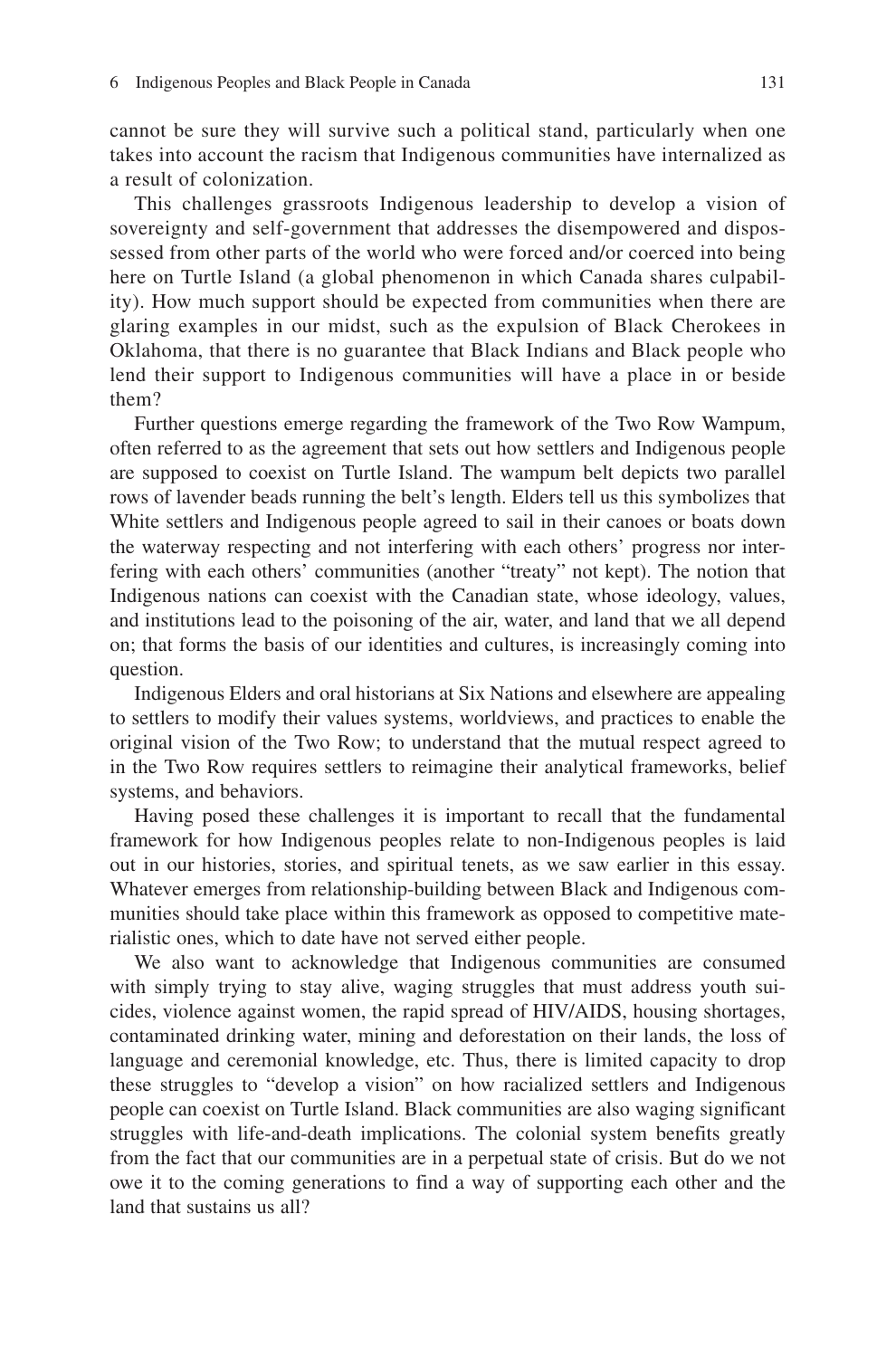### **Notes**

- 1. While the myriad complexities of Black–Native identities and alliances in the Caribbean, as well as parts of Central and South America have taken a very different turn from the polarized and contradictory situation in some regions of the United States, the hegemony of the United States not only in influencing how Black–Native relations are perceived, but also in shaping how "race" is understood in Canada has required us to focus primarily on the American context in order to begin to delineate the Canadian situation at all.
- 2. Indigenous peoples globally have experienced *and continue to experience* the brutality of colonization, land theft, and being targeted for extermination. In emphasizing historic Indigenous American genocide, we do not wish to detract from a recognition of ongoing Indigenous holocaust globally, only to highlight the historic scale of depopulation in the Americas and the global imperialist system that the sack of Indigenous America helped to create.
- 3. Between 1493 and 1800, 85% of the world's supply of silver, and 70% of the world's supply of gold came from the Americas. Without this gold and silver, the mercantile system would not have been able to expand the way it did. Gold and silver were the primary currencies; with the flood of gold and silver into Europe a huge global expansion in commercial transactions became possible (Weaver 2002, p. 21).
- 4. Of approximately 270,000 members, 8,700 voted; of those, 76.6% voted to amend the tribal constitution to limit citizenship to those tribal members whose "Indian" blood quantum could be proven (BBC News, March 7, 2007).
- 5. The list of descendants stems from the Dawes Commission, established by Congress more than 100 years ago. It created what are known as the final rolls, establishing different categories including "blood" Cherokee, Cherokee freedman (of African descent), Cherokee by intermarriage, and Delaware Cherokee (BBC News, March 7, 2007).
- 6. In communities that are currently struggling for federal recognition as tribes, such as the Mowa Choctaws of Alabama, the Golden Hill Paugussetts of Connecticut, and the Ramapough Mountain Indians of New Jersey, a significant problem they face with the Bureau of Indian Affairs' Branch of Acknowledgement and Research (BAR) is that too much "black blood" is seen as a contaminant for Indian authenticity and can result in a failure to be federally recognized, while "white blood" is seen as more neutral and less problematic (Cramer 2005, p. 60).
- 7. From 1869 to 1985, women registered as Indian were designated non-Indian if they married non-Indians, as were their children. In 1985, women who lost their status had it reinstated; in the process, a new system of "half-status" was implemented to provide Indian status for their children. Those with half-status who marry non-Indians will have children designated as non-Indians. Meanwhile, those designated "half-breeds" in western Canada during the treaty process, and those who were left out of the treaty process in eastern Canada were classified as non-Indian; they were not recognized in law as Native peoples until 1982. However, at this time they were recognized only as "Aboriginal", and the treaty rights accruing to their status Indian relations are denied to them.
- 8. M. Nourbese Philip's critique of multiculturalism encapsulates the pain manifested by racialized peoples for the false sense of equality it evokes, by emphasizing cultural equality and belying the deeply embedded racism within Canada (Philip 1992, pp. 181–186). However, Himani Bannerji takes the more complex role of challenging the liberal framework of equality talk in general that is enabled by the multiculturalism policy. She notes above all the role that multiculturalism plays in enabling Canada to maintain the facade of being a liberal democracy while maintaining itself as a colonialist nation for Indigenous peoples (Bannerji 2000, pp. 8–11).
- 9. As Rinaldo Walcott notes, there has been a deliberate and ongoing erasure of Black historical presence in Canada, accomplished through the constant razing of old Black settlements and the changing of their names, coupled with the linking of contemporary Blackness solely to Toronto, to Somali youth, and illegal immigration, or to "Jamaicanness" and crime. The result is that Blackness in Canada is situated on a continuum that runs from the invisible to the hypervisible (Walcott 1997, pp. 36–37, 39, 118).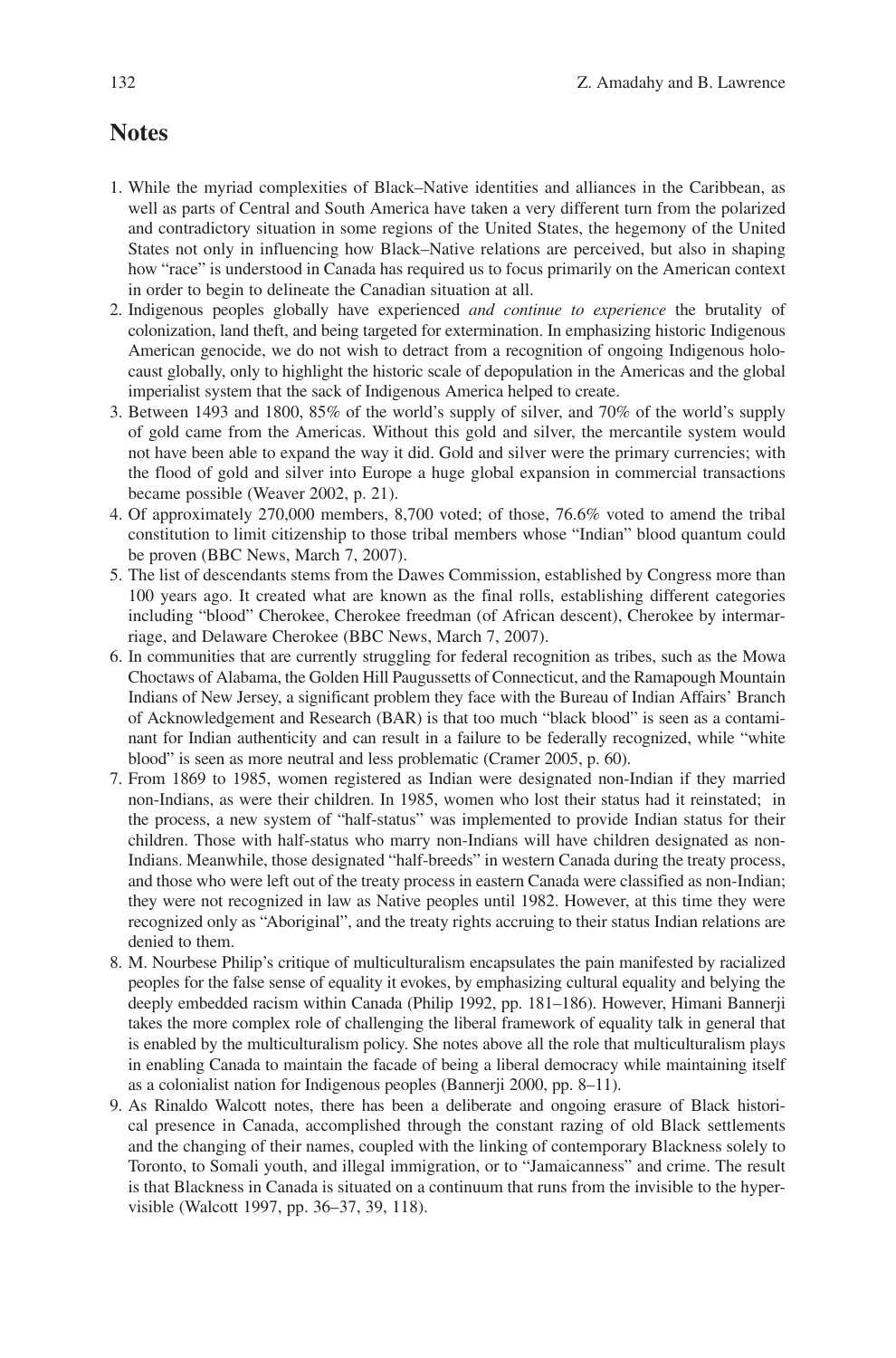- 6 Indigenous Peoples and Black People in Canada 133
- 10. It is important to recognize that their lack of knowledge is part of deliberate policy. In those areas of Canada where there are large numbers of Indigenous people, ongoing segregation maintains a distance between Native people and the Canadian public. Meanwhile, Canadian schools continue to be places where a colonialist mind-set is cultivated, and the media reflects colonialist biases. In such a context, for non-Natives to have knowledge of Native peoples is highly unusual.
- 11. Paraphrased by Zainab Amadahy from a variety of oral teachings.
- 12. Aboriginal concepts of "life" are more inclusive than Eurocentric definitions and are based in a spiritual ideology that provides a conceptual framework for understanding and interpreting the world.
- 13. After over a century of sporadic wars with the English, the combined onslaught of being hunted for their scalps by bounty hunters, and burned out of their villages by British soldiers decimated Mi'kmaq populations in the years immediately prior to the Loyalist settlement. Furthermore, as loyalists took their lands, no reserves were set aside for them for almost a century. Homeless and destitute, Mi'kmaq misery was so extreme that in New Brunswick in the early 1800s it is reported that some parishes auctioned Mi'kmaq paupers off to those willing to provide for their care (Twohig 1996, p. 338). In the 1830s, cholera devastated a starving population, and by the 1850s, tuberculosis reached epidemic proportions. Among settlers, the generalized belief was the Mi'kmaq population was going to go extinct (indeed, the population finally stabilized at just under 1,600 from 20,000 a century earlier, and an estimated 300,000 at time of contact (Paul 2000, p. 184).
- 14. Gilroy (1993, p. 221).
- 15. Williams (1991, p. 21).
- 16. Minstrel shows, with Whites in blackface, were performed regularly across Eastern and Central Canada from the 1840s in the East and the turn of the century in Western Canada (Le Camp 2005, 350–361).
- 17. Written and produced by Veronica Fury and Nicole McCuig.
- 18. Personal communication with Jonathan Warren, August 2007, at "Who is an Indian" conference, Montreal.
- 19. One reality which hooks perhaps overlooks is that one's Indigenous identity and culture inevitably transforms when separated from the land. Indigenous identity is difficult to maintain when the relationships with other life-forms on the land are lost. It is perhaps inevitable that Black Indians would cease to identify as Indian as their connections to land and community were ruptured.
- 20. Morrison (2008). *A Mercy*. Alfred A. Knopf.
- 21. Since the beginning of European arrival there are historical accounts of the Algonquin Confederacy, the Natchez, and other nations raiding colonial towns to free African slaves. The Seminoles of Florida raided the plantations of neighboring states in Georgia and Alabama, freeing slaves and bringing them home to their communities. Thousands of runaways found homes with the Mi'kmaq, the Wampanoag, and other nations, and then fought side by side with their adopted brothers and sisters to ward off European incursion. Runaways formed maroon colonies in places like Jamaica and Florida. In Brazil these maroon colonies were called *quilombos*, the most famous of which is Palmares, where generations of Africans, Indigenous, and mixed-race peoples lived side by side, grew crops, raised their children and fought off several Portuguese military campaigns aimed at wiping them out.
- 22. This tract of land is a small portion of what was granted under the Haldimand Deed in 1784. In early 2006 the US-based Henco Corporation began construction on the territory for the purpose of building a residential complex. Henco proceeded to remove the topsoil, fill in the creek flowing through the property, and construct homes. No traditional or elected leader at Six Nations gave permission for this land to be sold or developed. In addition, this territory is currently included in an unresolved land claim and under federal law cannot be sold, leased, or developed. The case is in abeyance, as are many land claims.

 Consequently, after many attempts through letters and phone calls to persuade local and federal authorities to halt construction, the Six Nations community peacefully reclaimed the site on February 28, 2006. Rather then deal with the issue politically, the government decided to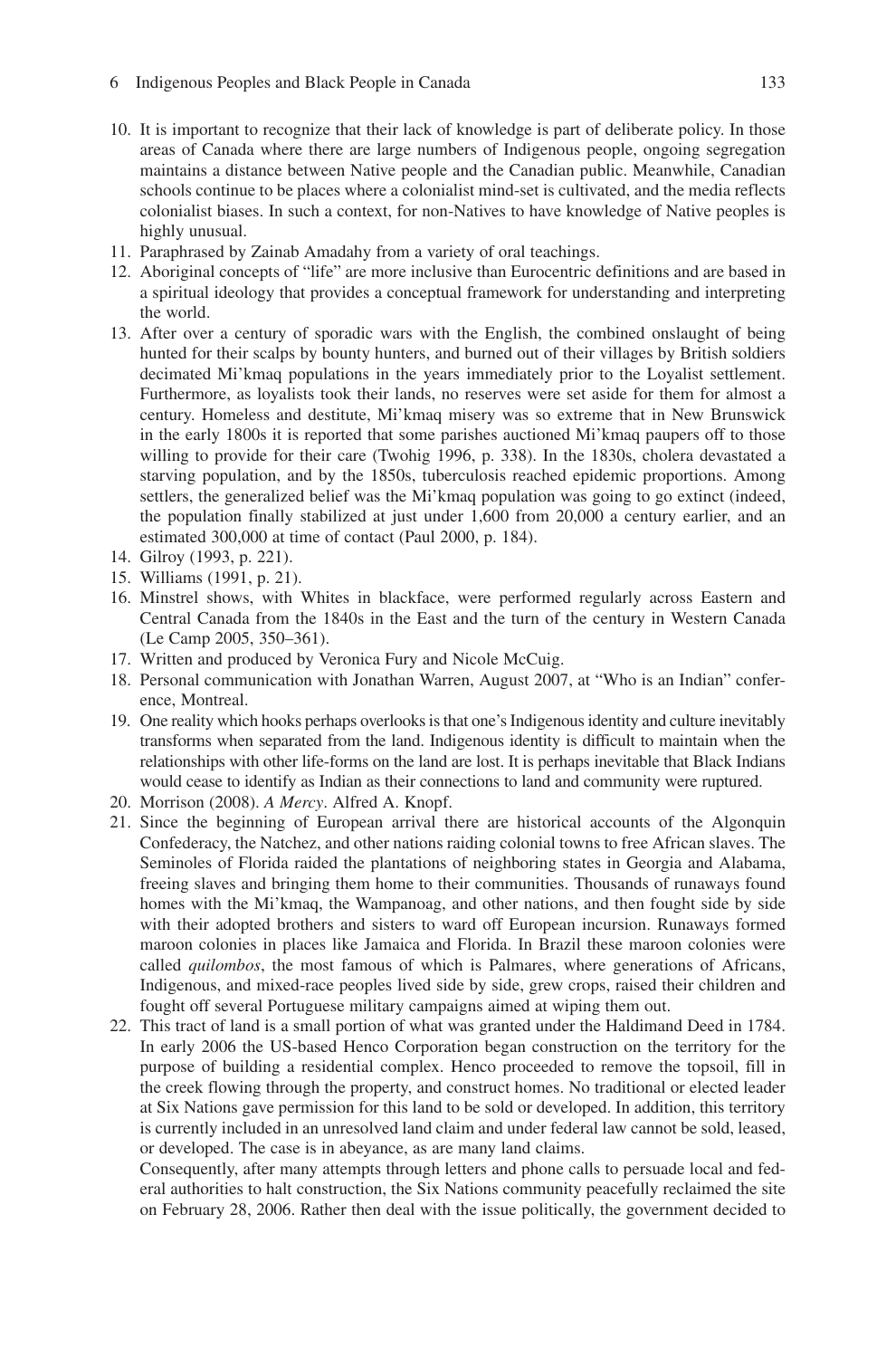move in with police and on April 20, 2006 the OPP attacked the camp, armed with tasers, pepper spray, and automatic weapons. Some members of the community were injured, 17 were arrested, and over 50 are facing criminal charges. Astonishingly, the community was able to peacefully reestablish the camp. They subsequently blocked all roads leading into the tract of land in an act of self-defense.

 Negotiations are currently underway between members of the Six Nations Confederacy ( traditional government) and the federal and provincial governments. All roadblocks were removed in May 2006 as a show of good faith by the community of Six Nations. Meanwhile, the site has been renamed Kanenhstaton (the Protected Place) and it continues to be peacefully occupied by the Six Nations community.

- 23. Great Law of Peace.
- 24. INCITE! Women of Color Against Violence is a US activist organization of radical feminists of color advancing a movement to end violence against women of color and their communities through direct action, critical dialogue and grassroots organizing (http://www.incitenational.org/about/index.html).

### **References**

- Amnesty International. *Stolen Sisters: A Human Rights Response to Discrimination and Violence Against Indigenous Women in Canada*. London, UK: International Secretariat, October, 2004.
- Bannerji, H. (2000). "Introduction" in *The Dark Side of the Nation: Essays on Multiculturalism, Nationalism and Gender*. Toronto: Canadian Scholar's Press.
- Bobiwash, R. (2001). *The Fourth World: Site of Struggle and Resistance in the Fight Against Global Capital*. Statement to the World Social Forum, Porto Allegre, Brazil.
- Chang, D. (2006). "Where Will the Nation Be at Home? Race, Nationalisms, and Emigration Movements in the Creek Nation" in T. Miles and S.P. Holland (Eds.), *Crossing Waters, Crossing Worlds: The African Diaspora in Indian Country* (pp. 80–99). Durham/London: Duke University Press.
- Churchill, W. (1992). *Fantasies of the Master Race: Literature, Cinema, and the Colonization of American Indians*. Monroe, ME: Common Courage Press.
- Churchill, W. (1995). *Since Predator Came: Notes from the Struggle for American Indian Liberation*. Littleton, CO: Aigis Press.
- Collins, R. (2006). "Katimih o Sa Chata Kiyou/Why Am I Not Choctaw?" Race in the Lived Experiences of Two Black Choctaw Mixed Bloods in T. Miles and S.P. Holland (Eds.), *Crossing Waters, Crossing Worlds: The African Diaspora in Indian Country* (pp. 260–272). Durham/London: Duke University Press.
- Collins, R. (2007). "On the Black Part of Being Indian: Evidence from Choctaw Life Histories" at the panel *What Is This "Black" in Studies of American Indian Culture?* Native American Studies Conference, University of Oklahoma, Norman, Oklahoma, May 3–5.
- Cramer, R. (2005). *Cash, Colour and Colonialism: The Politics of Tribal Acknowledgement*. Norman, OK: University of Oklahoma Press.
- Davies, C. B. (1994). *Black Women, Writing and Identity: Migrations of the Subject*. London/ New York: Routledge.
- Deloria, V., Jr. (1980). "Forward: American Fantasy" in G. Bataille and C. Silet (Eds.). *The Pretend Indians: Images of Native Americans in the Movies* (p. xiv). Ames, IA: Iowa State University Press.
- Forbes, J. (1988). *Black Africans and Native Americas: Color, Race and Caste in the Evolution of Red-Black Peoples*. London: Basil Blackwell.
- Gallay, A. (2002). *The Indian Slave Trade: The Rise of the English Empire in the American South 1670–1717*. New Haven, CT/London: Yale University Press.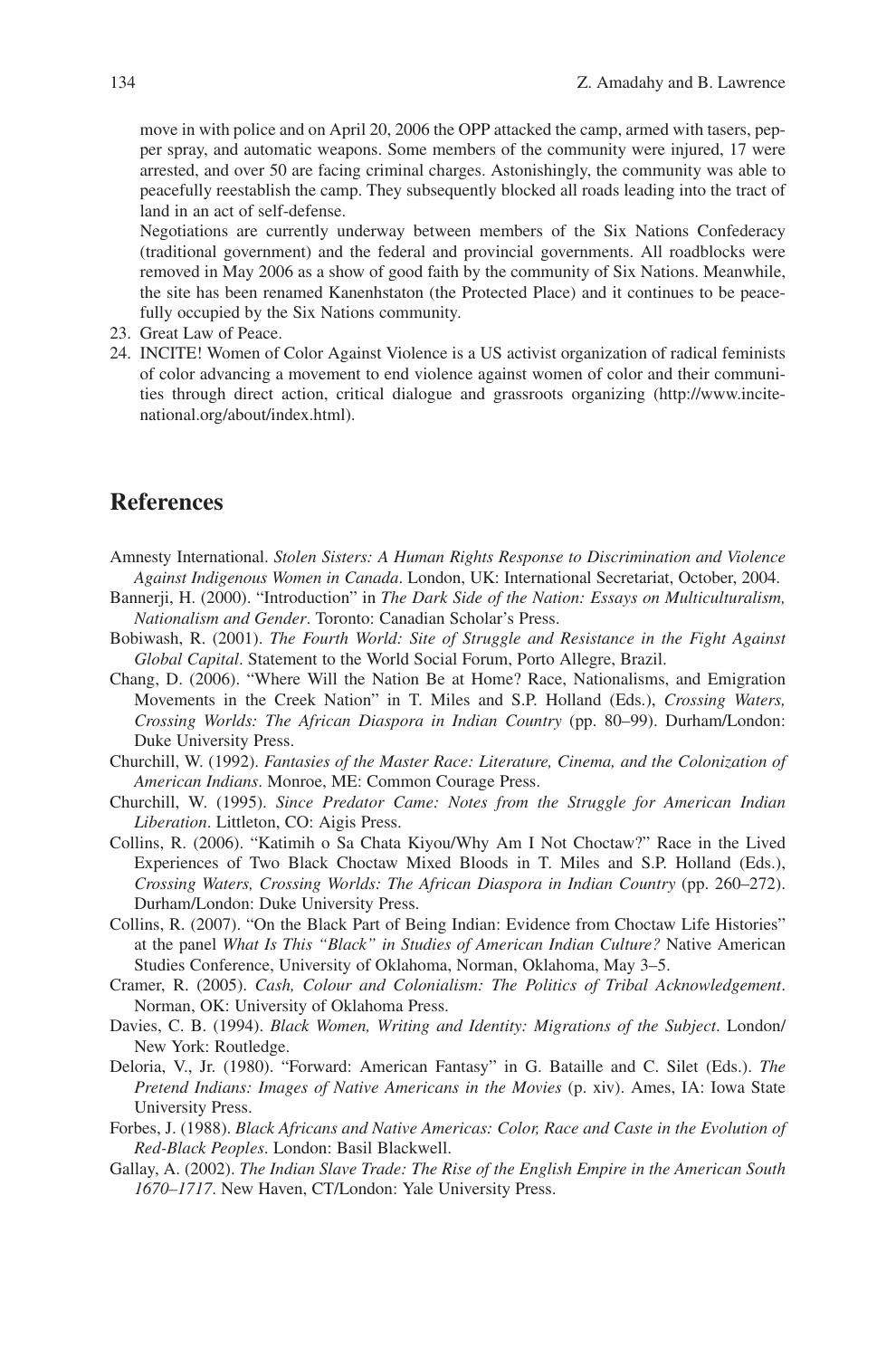- Garroutte, E. (2003). *Real Indians: Identity and the Survival of Native America*. Berkeley, CA: University of California Press.
- Gilroy, P. (1993). *The Black Atlantic: Modernity and Double Consciousness*. Cambridge, MA: Harvard University Press.
- Hill, D. (1992). *The Freedom Seekers: Blacks in Early Canada*. Toronto: Stoddard.
- hooks, B. (1992). *Black Looks: Race and Representation*. Toronto: Between the Lines Press.
- Klopotek, B. (2007). "Of Shadows and Doubts: Indians and Blacks and the Legacy of Jim Crow". Presentation at panel *What Is This "Black" in Studies of American Indian Culture?* Native American Studies Conference, University of Oklahoma, Norman, Oklahoma, May  $3 - 5.$
- Krauthamer, B. (2006) "In Their 'Native Country': Freed People's Understandings of Culture and Citizenship in the Choctaw and Chickasaw Nations" in T. Miles and S. Holland (Eds.) *Crossing Waters, Crossing Worlds: The African Diaspora in Indian Country* (pp. 100–120). Durham/London: Duke University Press.
- LaRocque, E. (1993). "Preface or 'Here Are Our Voices Who Will Hear?' " in J. Perreault and S. Vance (Eds.), *Writing the Circle: Native Women of Western Canada* (pp. xv–xxx). Edmonton: NeWest Publishers.
- Lawrence, B. and E. Dua. (2005). "Decolonizing Anti-Racism." *Social Justice: A Journal of Crime, Conflict and World Order*, 32(4), 120–143.
- Le Camp, L. (2005). *Racial Considerations of Minstrel Shows and Related Images in Canada*. Unpublished Ph.D. dissertation (pp. 350–361). Toronto: Ontario Institute for Studies in Education/University of Toronto.
- Maaka, R. and Fleras, A (2005). *The Politics of Indigeneity: Challenging the State in Canada and Aotearoa New Zealand*. Dunedin: University of Otago Press.
- Mensah, J. (2002). *Black Canadians: History, Experiences, Social Conditions*. Halifax: Fernwood.
- Micco, M. (2006). " 'Blood and Money': The Case of Seminole Freedmen and Seminole Indians in Oklahoma" in T. Miles and S. Holland (Eds.), *Crossing Waters, Crossing Worlds: The African Diaspora in Indian Country* (pp. 121–144). Durham/London: Duke University Press.
- Mohawk, J. (2006). "Subsistence and Materialism" in V. Tauli-Corpuz and J. Mander (Eds.), *Paradigm Wars: Indigenous Peoples' Resistance to Globalization*. Los Angeles, CA: Sierra Club Books and University of California Press.
- Morrison, T. (1993). *Playing in the Dark: Whiteness and the Literary Imagination*. New York: Vintage Books.
- Paul, D. (2000). *We Were Not the Savages: A Mi'kmaq Perspective on the Collision Between European and Native American Civilizations*. Halifax: Fernwood Press.
- Philip, M. N. (1992). *Frontiers: Essays and Writings on Racism and Culture*. Toronto: Mercury Press.
- Razack, S. (2002). *Race, Space and the Law: Unmapping a White Settler Society*. Toronto: Between the Lines.
- Razack, S. (2004). *Dark Threats and White Knights: The Somalia Affair, Peacekeeping, and the New Imperialism*. Toronto: University of Toronto Press.
- Saunt, C. (2005). *Black, White, and Indian: Race and the Unmaking of an American Family*. Oxford/New York: Oxford University Press.
- Smith, A. (2005). *Conquest: Sexual Violence and American Indian Genocide*. Cambridge, MA: South End Press.
- Smith, L. (1999). *Decolonizing Methodologies: Research and Indigenous Peoples*. Dunedin: Zed Books and University of Otago Press.
- Smith, P. (1992). "Lost in America." *Border/Lines* 23(Winter), 17–18.
- St. Germain, J. (2002). *Indian Treaty-Making Policy in the United States and Canada, 1867–1877*. Toronto: University of Toronto Press.
- Todorov, T. (1984). *The Conquest of America: the Question of the Other*. Translated by Richard Howard. New York: Harper & Row.